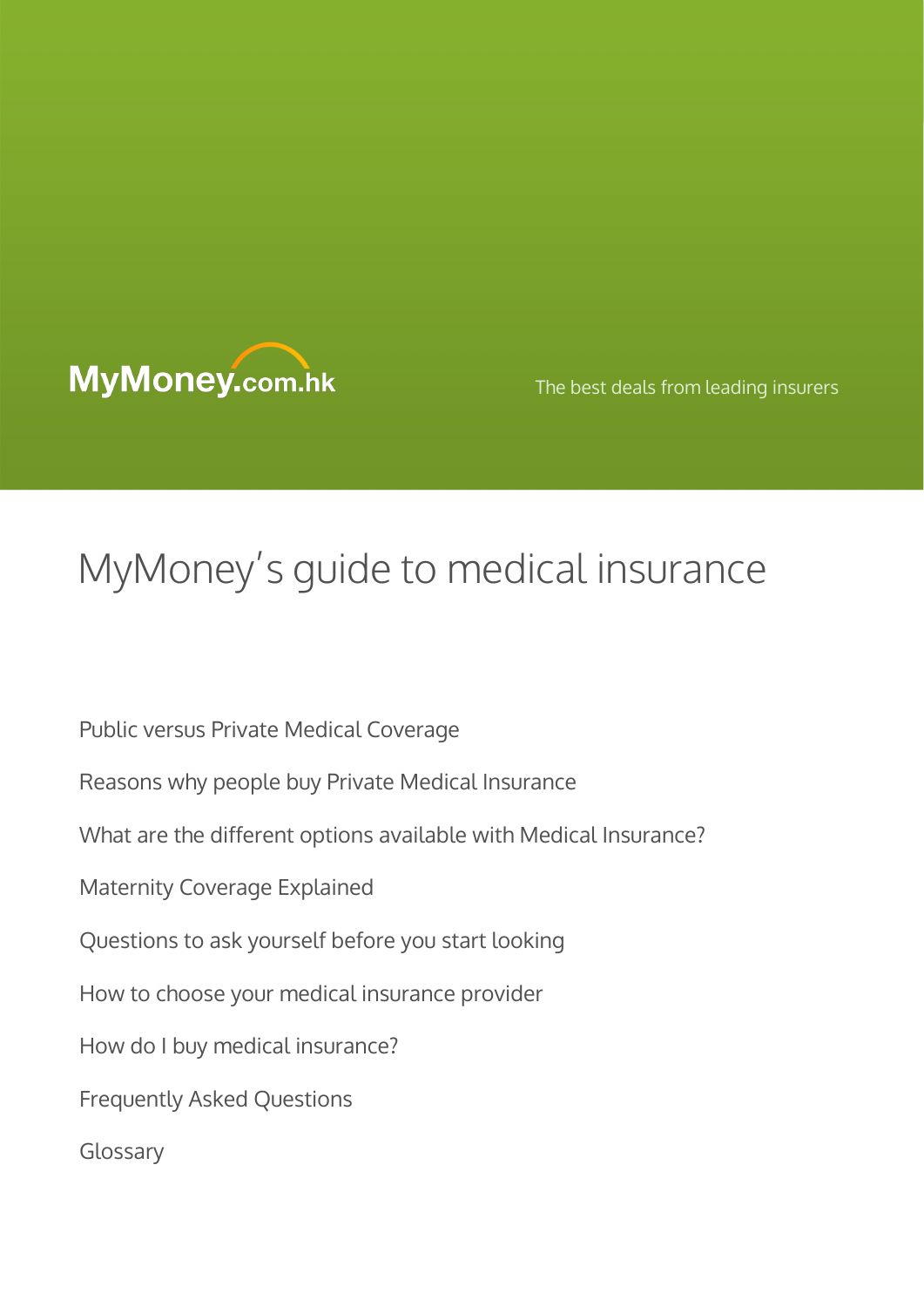Many people we have spoken to over the years, understand the basic concept of medical insurance but do not understand why they might need it, what the benefits are or how they go about buying it.

Especially if you are new to Hong Kong, medical insurance can seem very complicated and you may not have the time to search through all the providers, looking through the different plans and prices.

We have put together this handy guide to help you understand medical insurance so that you can make an informed decision as to if you need it, how much you need and how to get it.

You can read the whole guide or just skip to the sections which interest you the most.

Please contact a MyMoney.hk representative if you have any questions or queries:

E-mail: [info@mymoney.com.hk](mailto:info@mymoney.com.hk) Phone: **+852 3695 5287**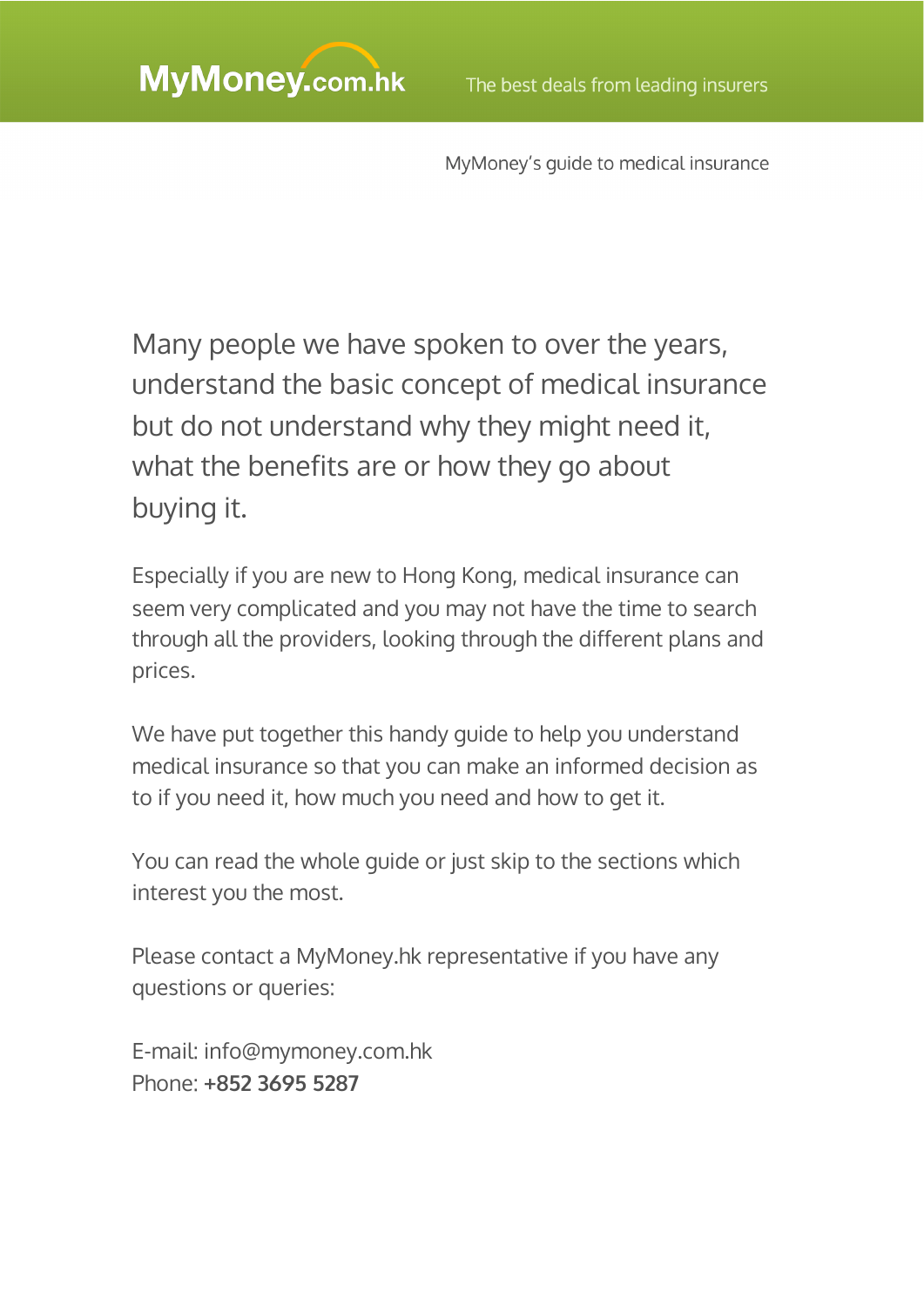## Public versus Private Medical Coverage

57% of the people living in Hong Kong have no medical insurance according to the Census and Statistics Department. This may be due to a shortage of spare time to organize cover or due to the fact that people just don't understand why they might need it.

In Hong Kong, the residents who have a Hong Kong identity card are very lucky and can use the public healthcare system at a heavily subsidized rate. Typically it costs just HKD\$100 for a visit to A&E or to stay in a ward for the night.

Currently the population of Hong Kong is 7.2 million and there are only 27,000 public hospital beds available. This means that if you need additional care, surgery or specialized appointments you may have arduous waits until you actually see a doctor or have your surgery. Currently the average wait to see a specialist in the public healthcare system is 7 months.

As the population in Hong Kong increases from people getting older, immigration and medical tourists from China the healthcare system is showing signs of strain.

Public health establishments have reached, if not exceeded their maximum capacity which is limiting the capability to administer appropriate medical care in acceptable time limits.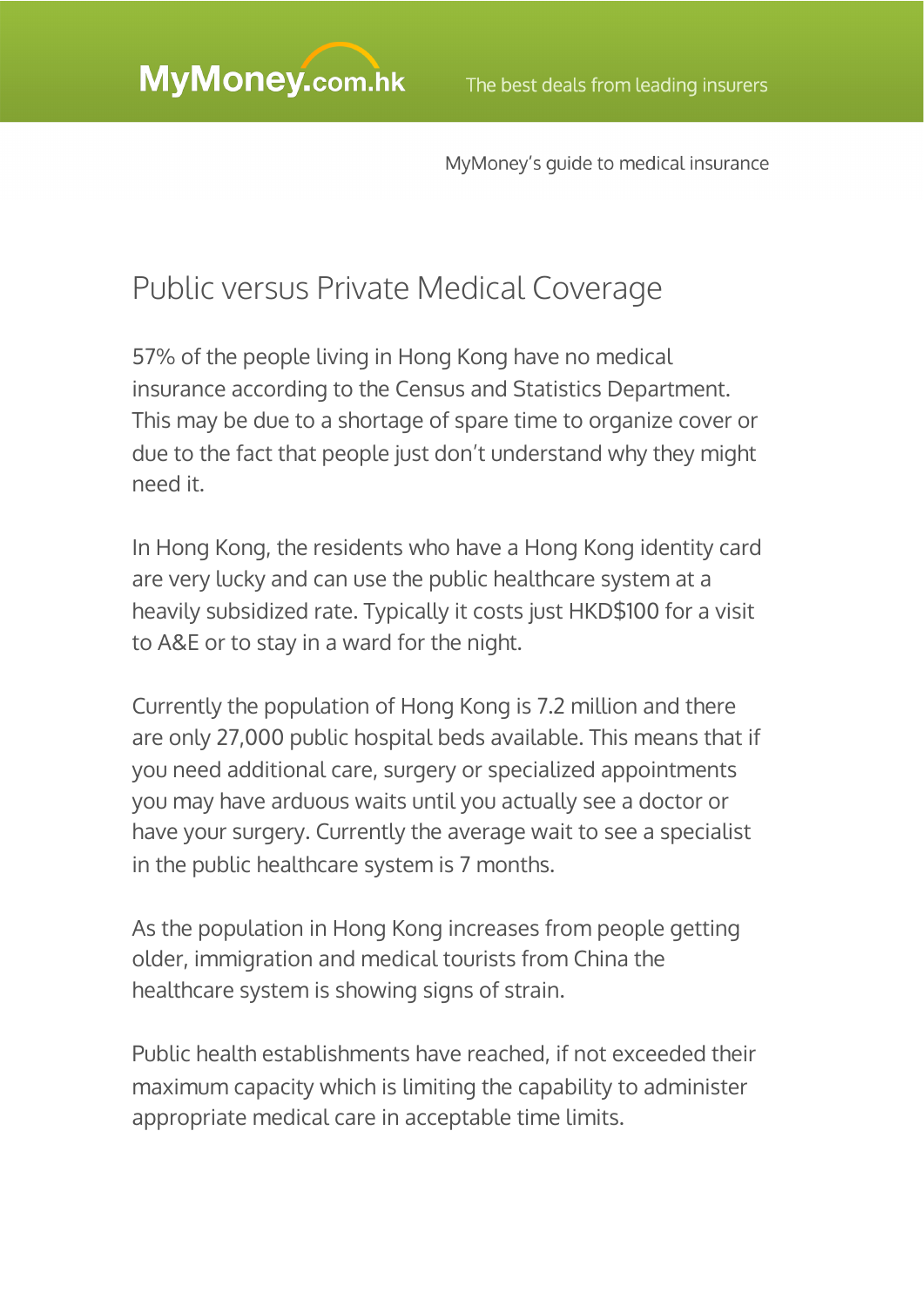For example, now, as soon as you find out your pregnant you have to book your bed for delivery otherwise all beds may be fully booked and you have no choice but to go private.

The government held talks as far back as 2008 to discuss the strain on the healthcare system and how to tackle this. One of the ways they have tried to combat this strain is by charging women who do not have a permanent Hong Kong ID card to pay US \$5,000 for a 3 day, 2 night maternity package at public hospitals.

There are 12 private hospitals in Hong Kong, in 2010 these private hospitals provided 11% of hospital beds and served 21% of the total inpatients in Hong Kong. Private healthcare is becoming more and more popular to expats as they are becoming more aware of the benefits it provides.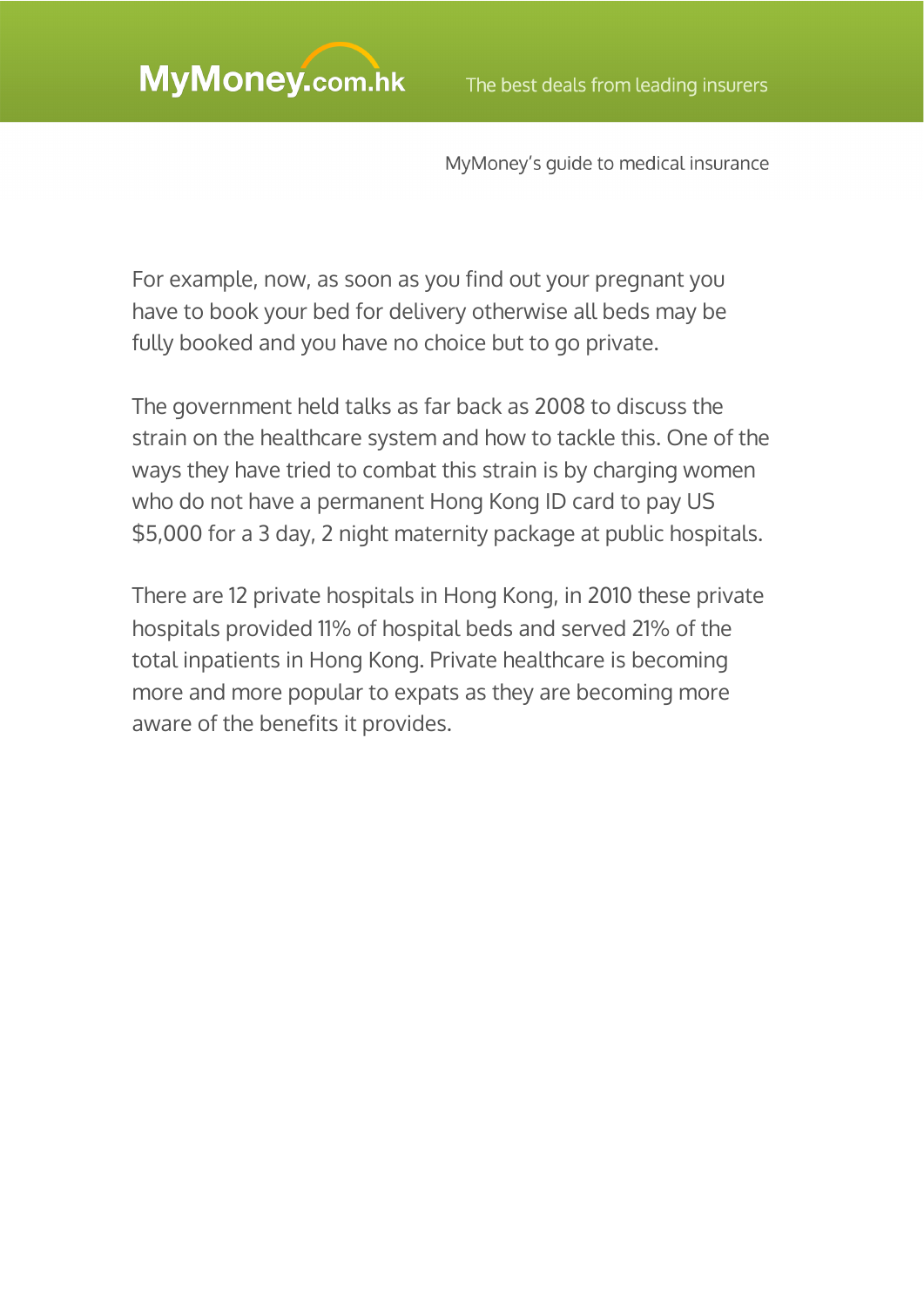## Reasons why people buy Private Medical Insurance

- Reduced waiting times. You may have to wait several months for an important surgery or consultation in the public healthcare system. If you are in need of surgery and the waiting list is a couple of months, it can be a very worrying time for you and your family.
- For normal day to day complaints, expats can seek help from a private medical practitioner and the cost of this may be fully covered by your employer provided health plan, however for more serious complaints, surgery etc costs may not be fully covered.
- Hong Kong and China are second to the US for the highest medical costs in the world
- Specialist referrals you can ask your G.P to refer you to an expert for specialist treatment or consultation.
- Expats sometimes prefer a western doctor for a number of reasons such as training and language.
- You can choose the surgeon, hospital or doctor you use for your treatment.
- Hong Kong Private hospitals are known for their state of the art equipment and nearly every hospital has been accredited via the Trent Accreditation Scheme of the UK demonstrating that all have the highest quality of service.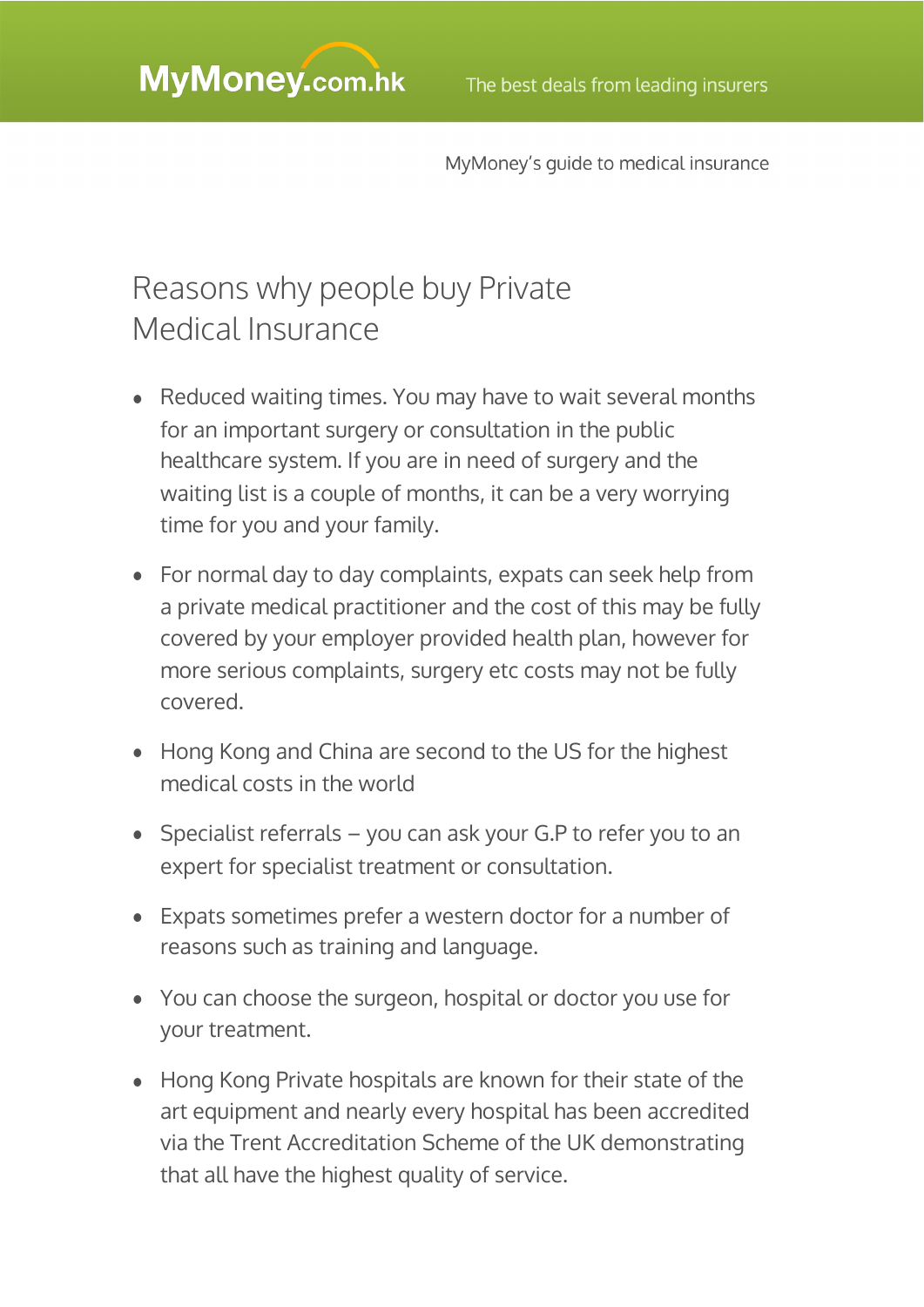- In the public healthcare system you may have to stay overnight in a public unisex ward. With private health insurance you can stay in a private room which are often described as being on par to 5\* hotel rooms.
- You may have access to any new specialist drugs and treatment; these may not be available on the public healthcare system due to expense.
- Overseas coverage you won't have access to the subsidized local healthcare systems if you are abroad. This means visits to A&E, treatment or consultations can build up to an extraordinary amount of money. You need insurance to cover these expenses so you are not out of pocket.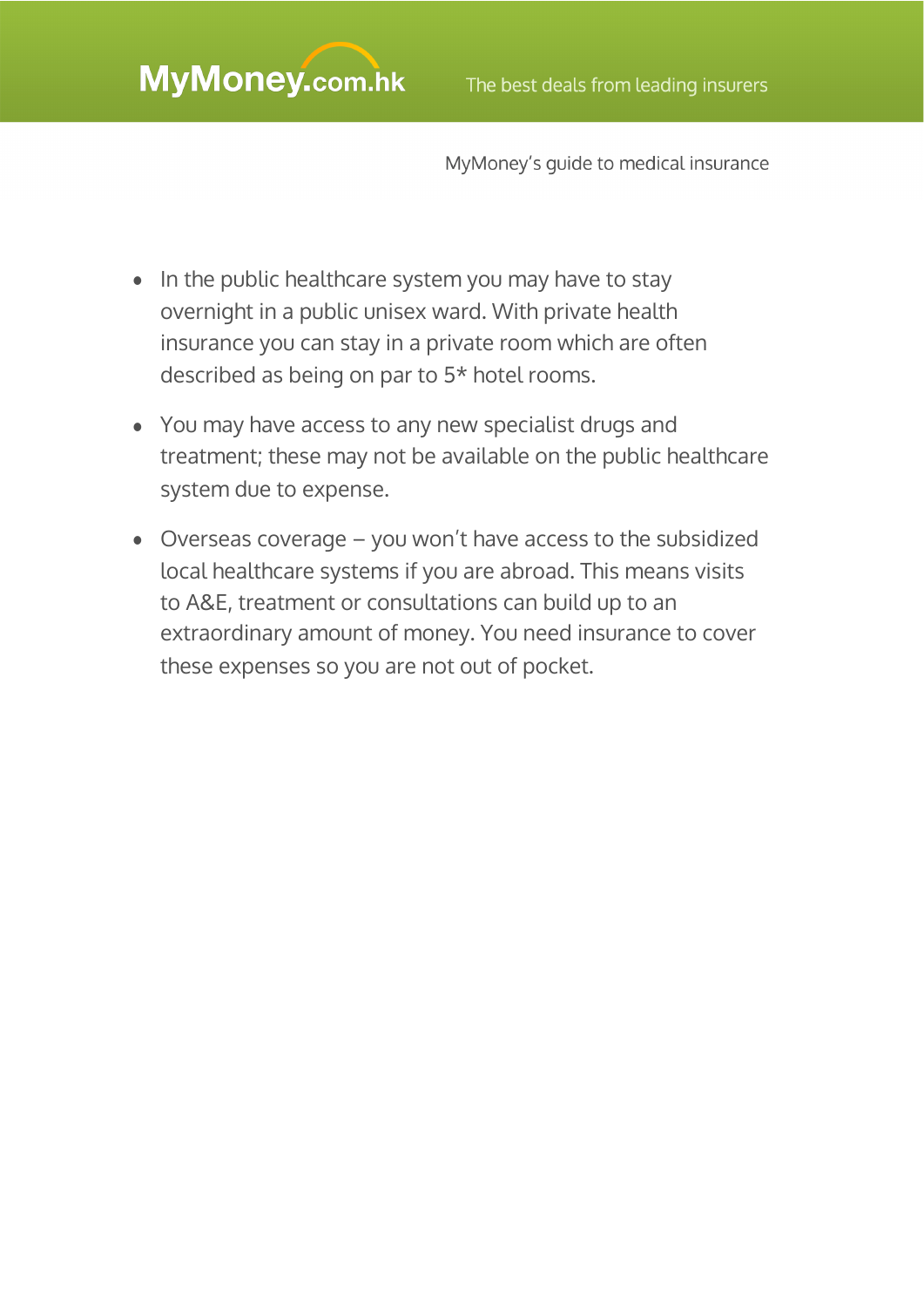## What are the different options available with Medical Insurance?

### Inpatient cover

Inpatient cover is on all medical insurance plans and is not optional.

The amount of cover differs between medical providers but typically means you are covered for all expenses related to medical treatments that involve a one night stay or more at a medical facility.

#### **These include:**

Room costs, medicines given, surgical, anesthetic, operating room fees and diagnostic tests.

### Outpatient Cover

This is an optional benefit which you can add on to your inpatient cover.

This benefit provides cover for medical treatments which do not require an overnight stay in a medical facility.

#### **These include:**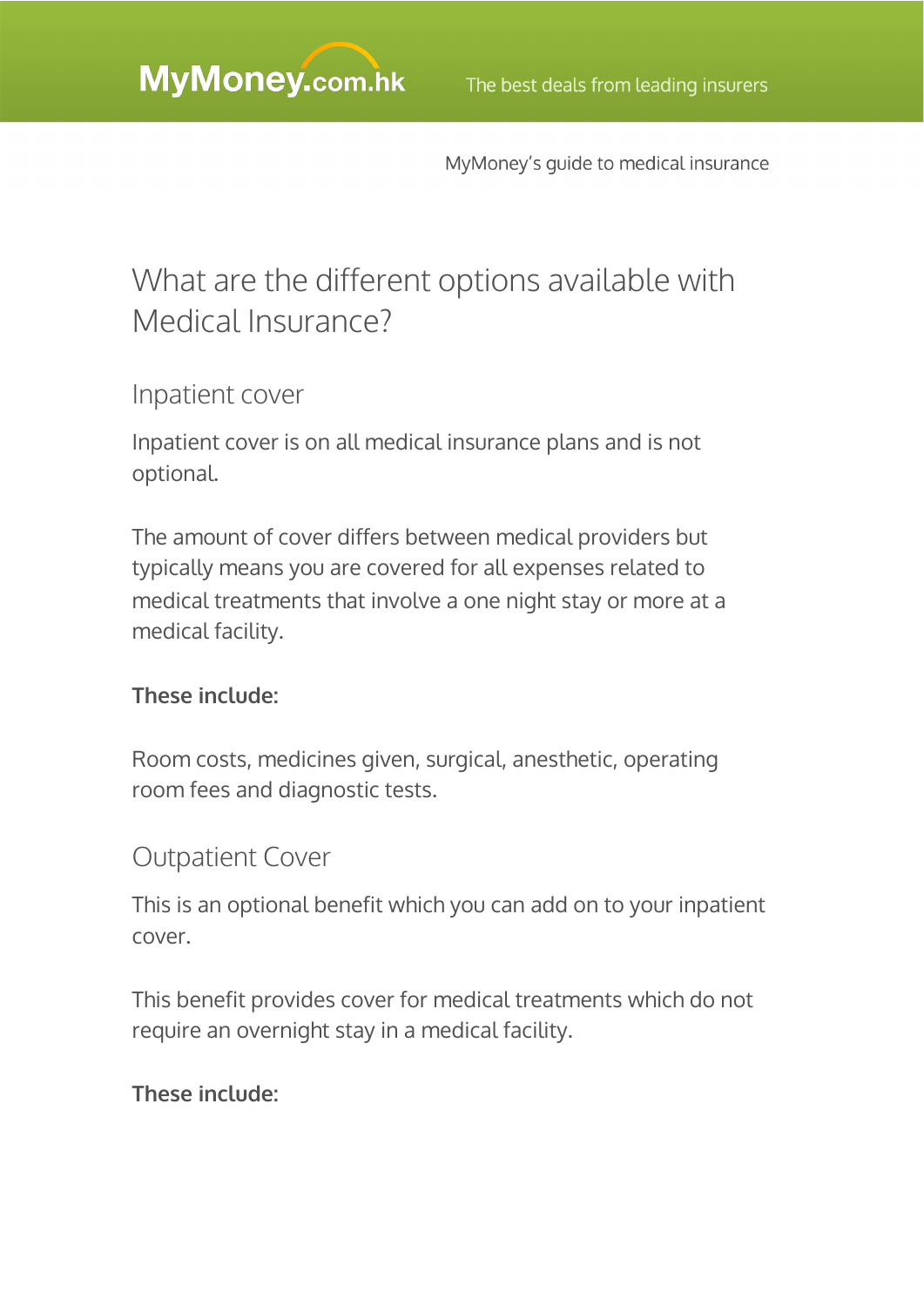Doctor's general visits, specialist fees, prescription medicine, diagnostic tests, home nursing and alternative therapies.

### Dental Cover

This is an optional benefit available to you

Dental coverage varies greatly from one plan to the next. Usually there are options to be covered for routine dental such as examinations and cleaning. Also there are usually options to be covered for major treatments such as crowns, dentures and bridgework.

There are usually co-payments or maximum percentage of cost limits which apply to the dental options.

### Evacuation & Repatriation Cover

Sometimes this is included in the basic cover but sometimes is provided as an optional benefit.

If you have worldwide cover, then no matter where you go in the world, your insurance will travel with you. If you find yourself suffering from severe illness or accident and the local medical services cannot help then your evacuation cover will ensure you are transported to the closest hospital who can provide your treatment. This can cost over US\$50,000 so if you travel a lot then this cover is essential.

Repatriation is the same as evacuation however it provides you the option of getting treatment in your home country.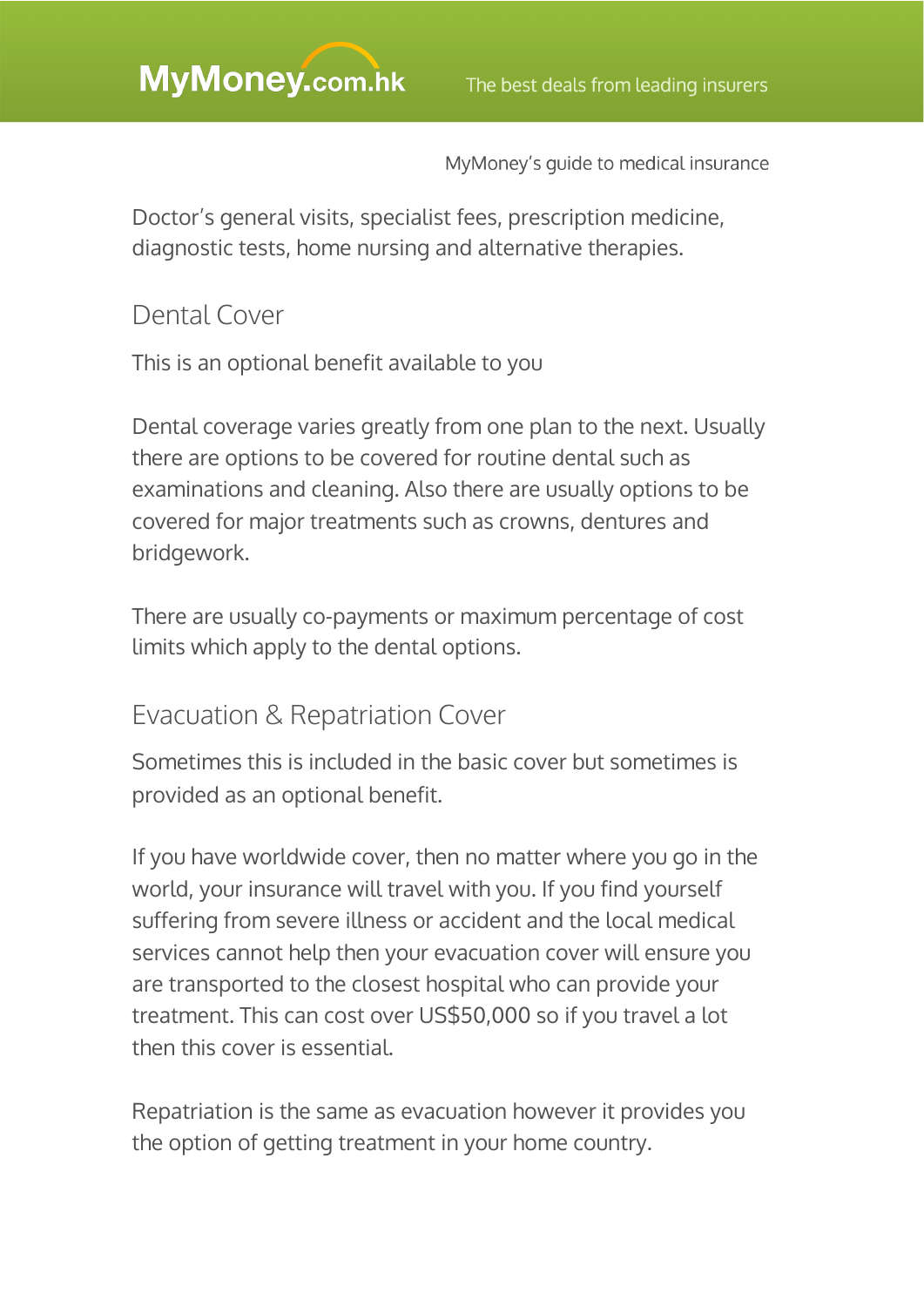MyMoney's guide to medical insurance

Make sure you read the policy & conditions for this option so you know when the insurer will allow this option to take place.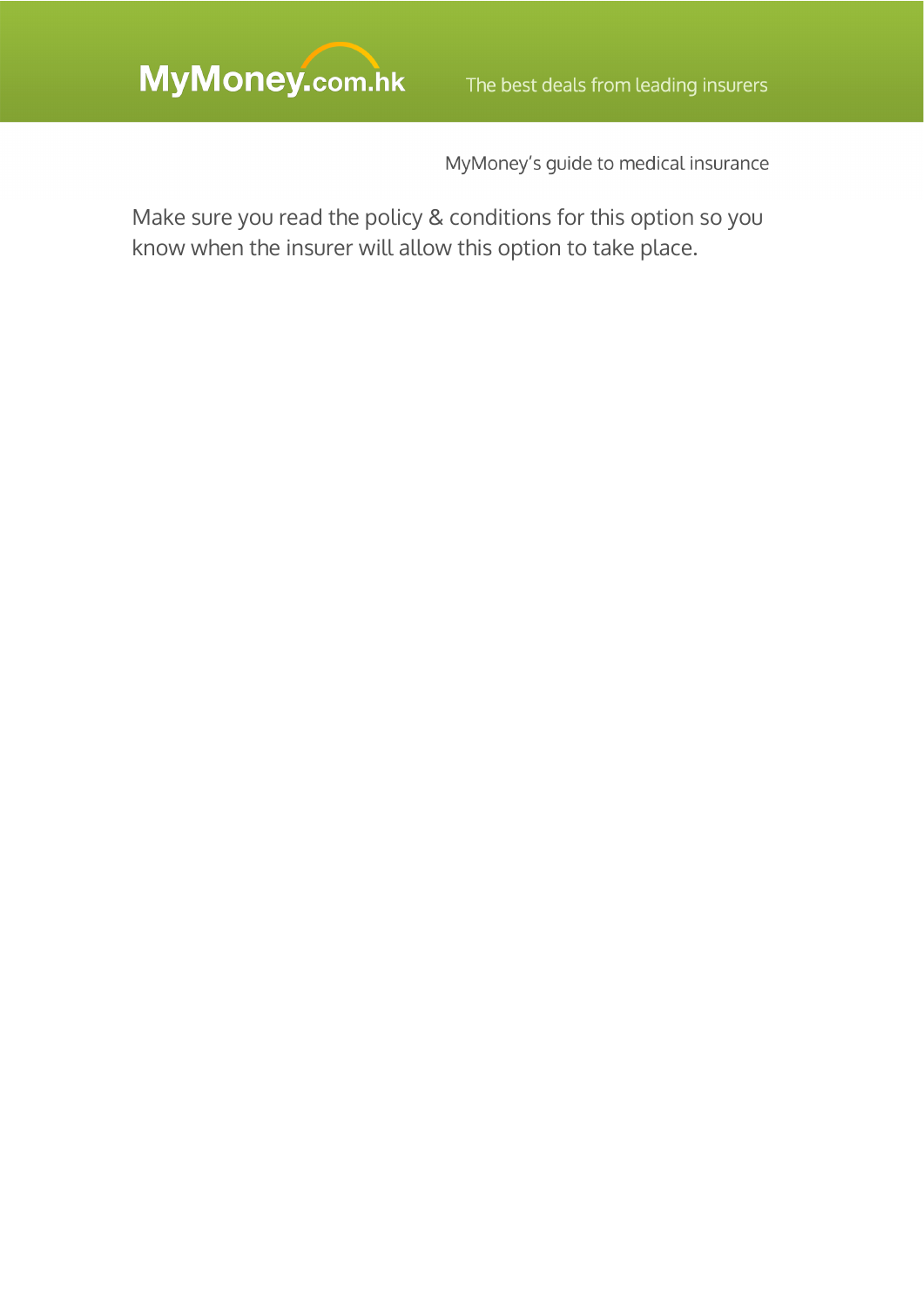## Maternity Coverage – Explained

Hong Kong's private hospitals are known for their state of the art equipment and leading client care. Due to this high quality of care they are also known for their high prices. Routine delivery costs and packages can vary from anywhere between US\$6,000 and US\$25,000.

To avoid this cost you may think you will go to a public hospital for your delivery. However due to the influx of expats and Chinese nationals then the strain on maternity departments are huge. You need to book your delivery bed as soon as you get pregnant and even then there is no guarantee that they will not be fully booked. In this case you will have to go private.

To try and ease the pressure on the public healthcare system the Hong Kong government introduced a mandatory pricing structure for foreign mothers wishing to give birth at local hospitals. Foreign nationals who do not have a permanent ID card must pay a booking fee of US\$5000 for a three day, two night maternity package.

So, whether you go public or private for your delivery, there is a large out of pocket expense. This shows the need for insurance coverage if you are planning on having a child in Hong Kong.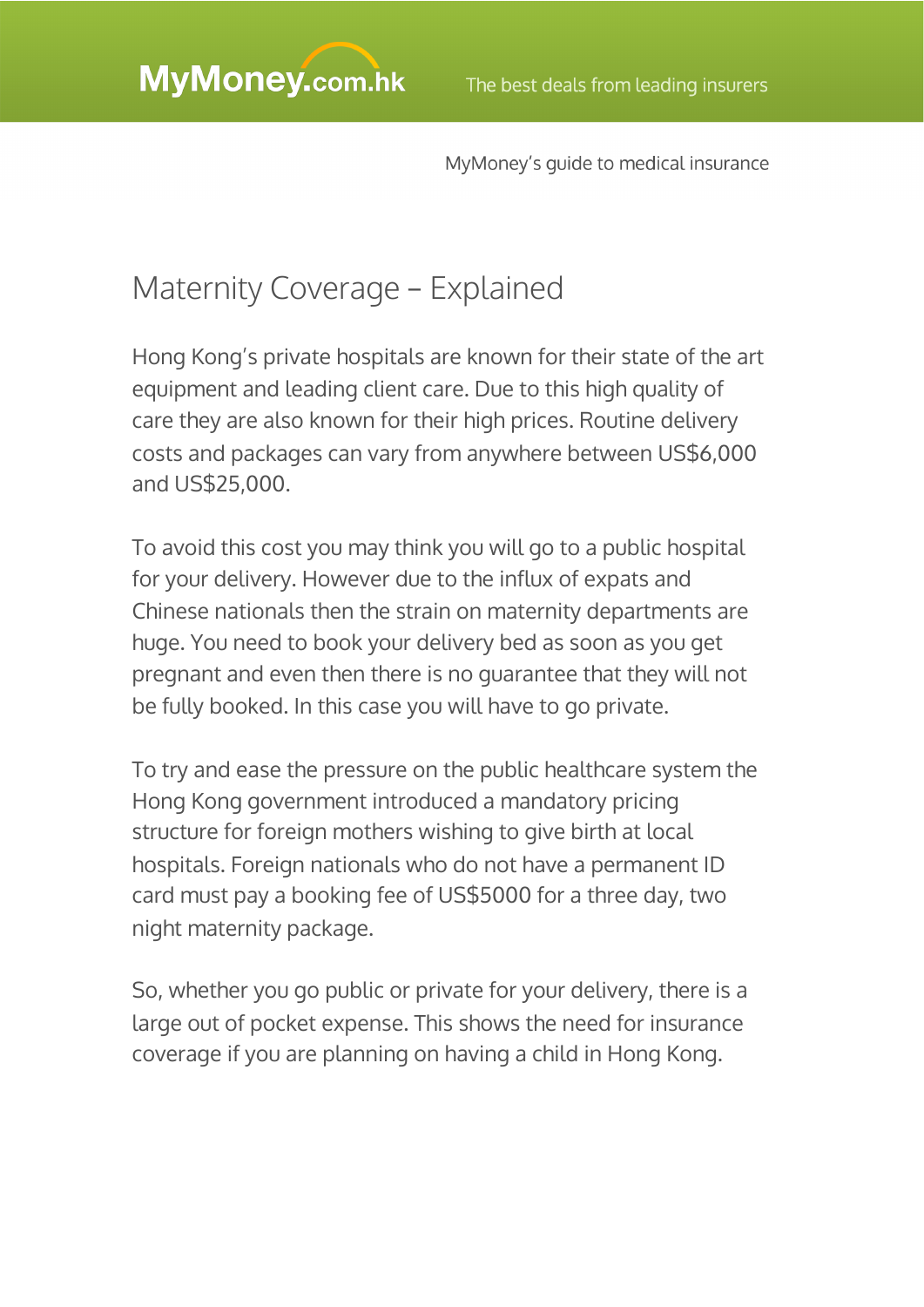## Coverage Limits and waiting periods

Coverage limits vary greatly from one insurer to another, some have very low limits of US\$6,000 whereas some have much higher limits of US\$26,000. It is definitely worth comparing the plans and their maternity benefits to be able to find the right coverage and price for you.

Maternity options also have something called a "waiting period", this is the amount of time you need to wait before you can claim for any costs. Maternity costs for insurers are very high and they put in place a waiting period so that people don't just get a maternity plan for a year, claim as much as they can and cancel it once the baby has been born.

Waiting periods on the maternity option is between 8-12 months. Therefore any costs incurred within the first 8-12 months of your plan starting relating to maternity cannot be claimed back.

## Details of maternity coverage

### **Maternity plans usually provide cover for:**

Normal delivery, complications of delivery, pre & post natal treatments and examinations, hospital or home delivery and medically necessary c-sections.

You should always read the benefits table carefully to know exactly what is covered under the plan you choose so there are no unexpected costs borne by you due to the insurance not covering it.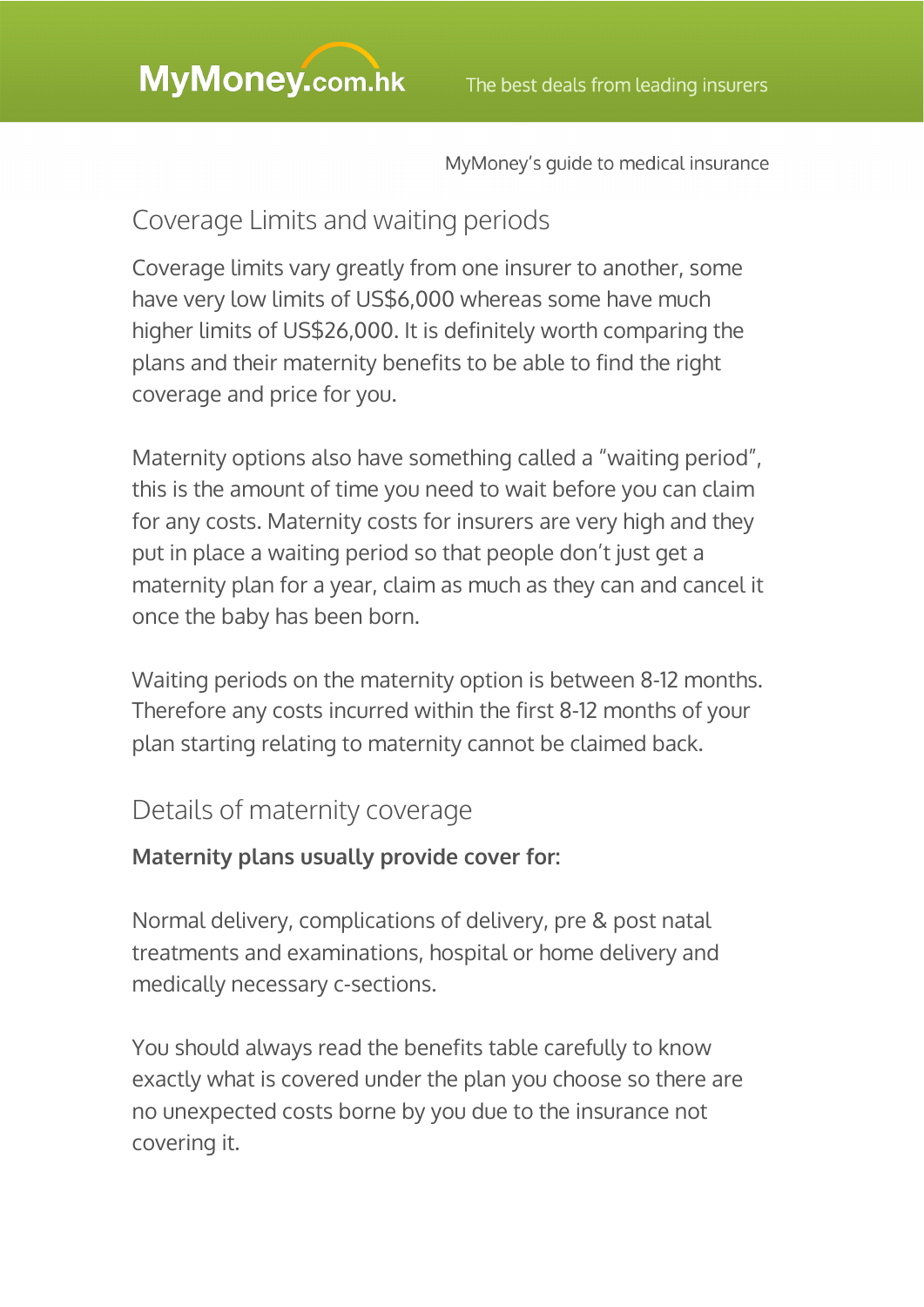## Questions to ask yourself before you start looking

Private medical insurance can give you cover for treatment whether:

- You are an expat and want treatment in the country where you are currently living
- If you live in your home country, but want more treatment options such as being able to choose your own doctor, hospital or reduced waiting times
- You want treatment in another country

### Do I need worldwide cover?

You can pick different coverage areas with medical providers but usually most cover for worldwide or worldwide excluding North America. If you don't come from the US or rarely go there, then it may be worth choosing the worldwide excluding North American option as this would be more cost efficient.

### Do I need routine and complex dental care to be covered by my medical insurance plan?

When living at home or abroad, dental care can get very expensive. Usually inpatient medical insurance plans cover you for emergency dental treatment if you are admitted to hospital.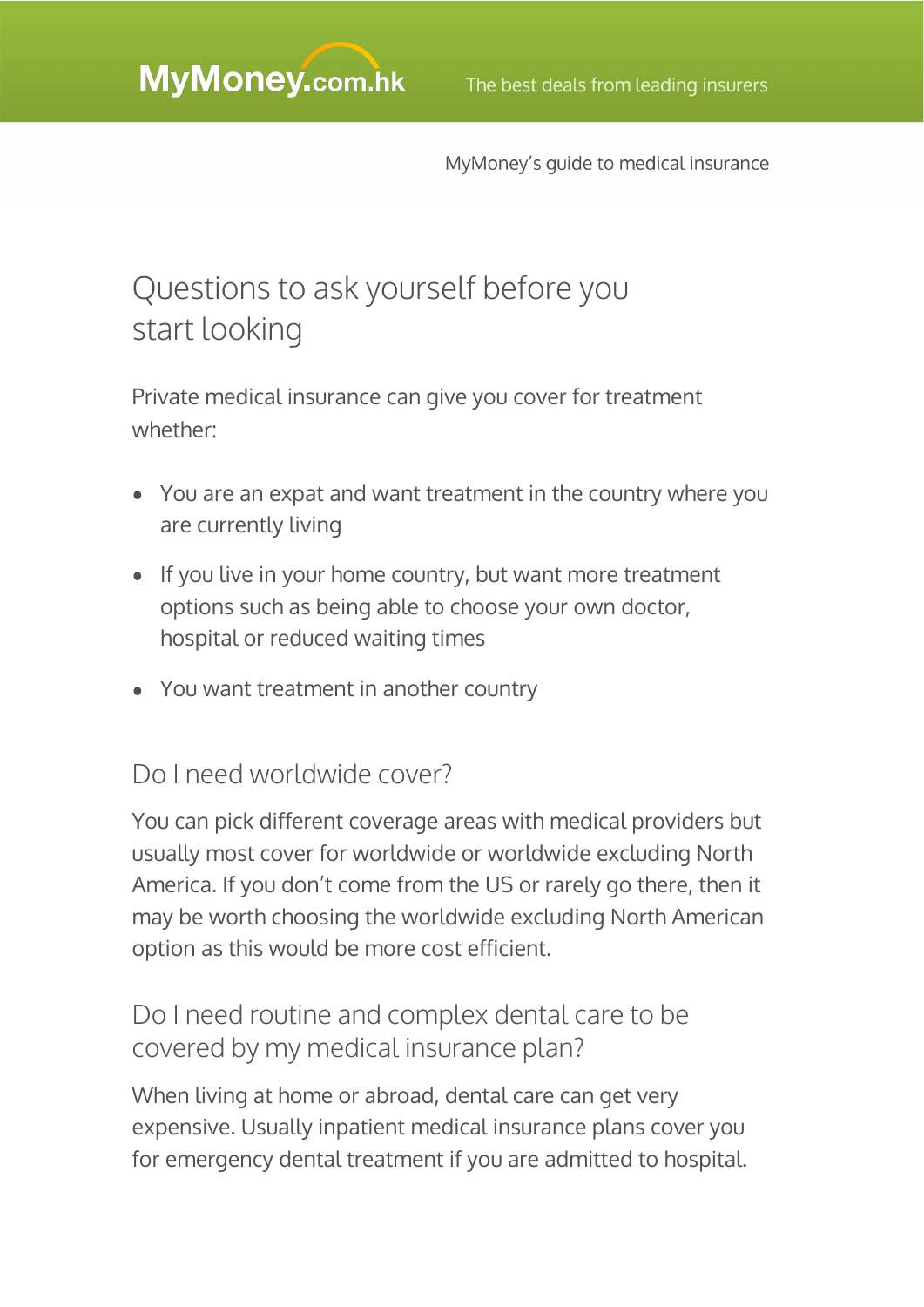However you can add a dental care rider onto your medical plan which will cover the cost of dental treatment from regular checkups, scale and polishes to complex treatments such as crowns, dentures and bridges.

## Do I need maternity care to be covered by my medical insurance plan?

Most inpatient medical insurance plans cover the cost of emergency treatment during pregnancy. However, if you are thinking of having a child then you may want to think about adding a maternity rider to your medical insurance plan. These usually give cover up to a maximum limit for routine costs such as pre and post natal checkups, scans and delivery costs.

With maternity riders, there is usually a waiting period of 9-12 months. This means you need to have your medical insurance plan in place for 9-12 months before you have access to this particular cover.

## Do I need to declare any pre-existing conditions?

Pre-existing conditions are any medical conditions which you have suffered from prior to taking out insurance. You need to declare all of these conditions on your insurance application otherwise the medical provider may not pay out when you make a claim.

Some medical providers cover pre-existing conditions, but only if certain criteria have been met.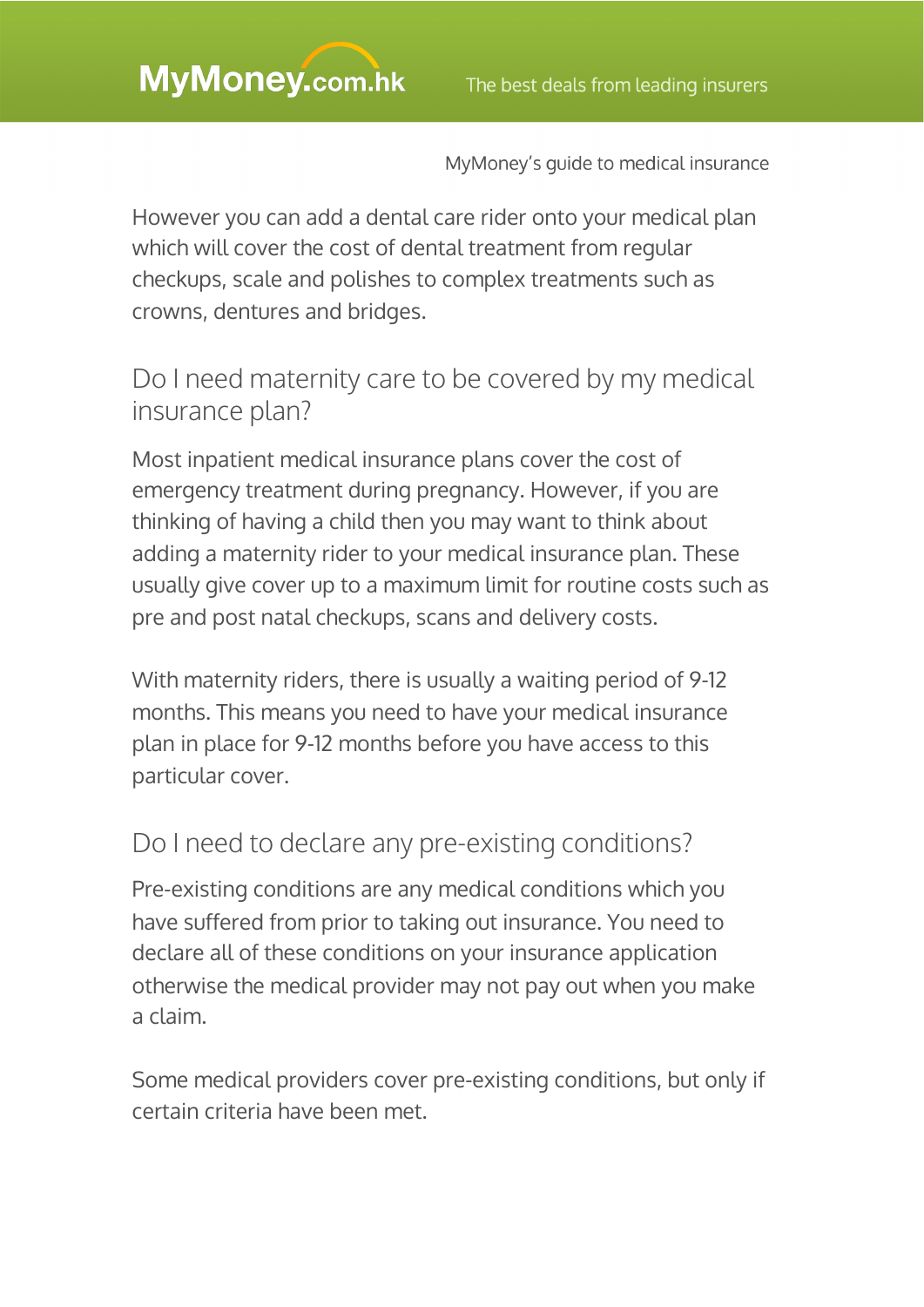### Tips on how to Reduce the Costs of Medical Insurance

Just get the medical insurance coverage that you really need. If cost is especially important to you, you may decide only to get hospitalisation cover. This is a good idea if you are happy to cover the day to day expenses but want medical insurance to cover you for serious illnesses or accident.

Have an excess on your insurance plan. This is the amount of money that you pay first before the insurance company pays out. You can choose out of a nil, small, medium or large excess.

US medical treatment is very expensive so reduce the cost of your medical insurance by choosing to have worldwide excluding US coverage. This means you would be covered everywhere in the world apart from America for medical expenses. A lot of medical insurance plans do still cover you for short trips (such as holidays) that you take to the US.

Most medical insurance policies provide you with private rooms with inpatient treatments however to reduce the cost, you may want to elect for having semi private rooms. You can save up to 15% electing for this option.

If you receive some private medical insurance as part of your work contract then look at the coverage this provides. You can then decide if it is comprehensive enough to only get medical insurance which will kick in once you have used all of the limits of your work insurance.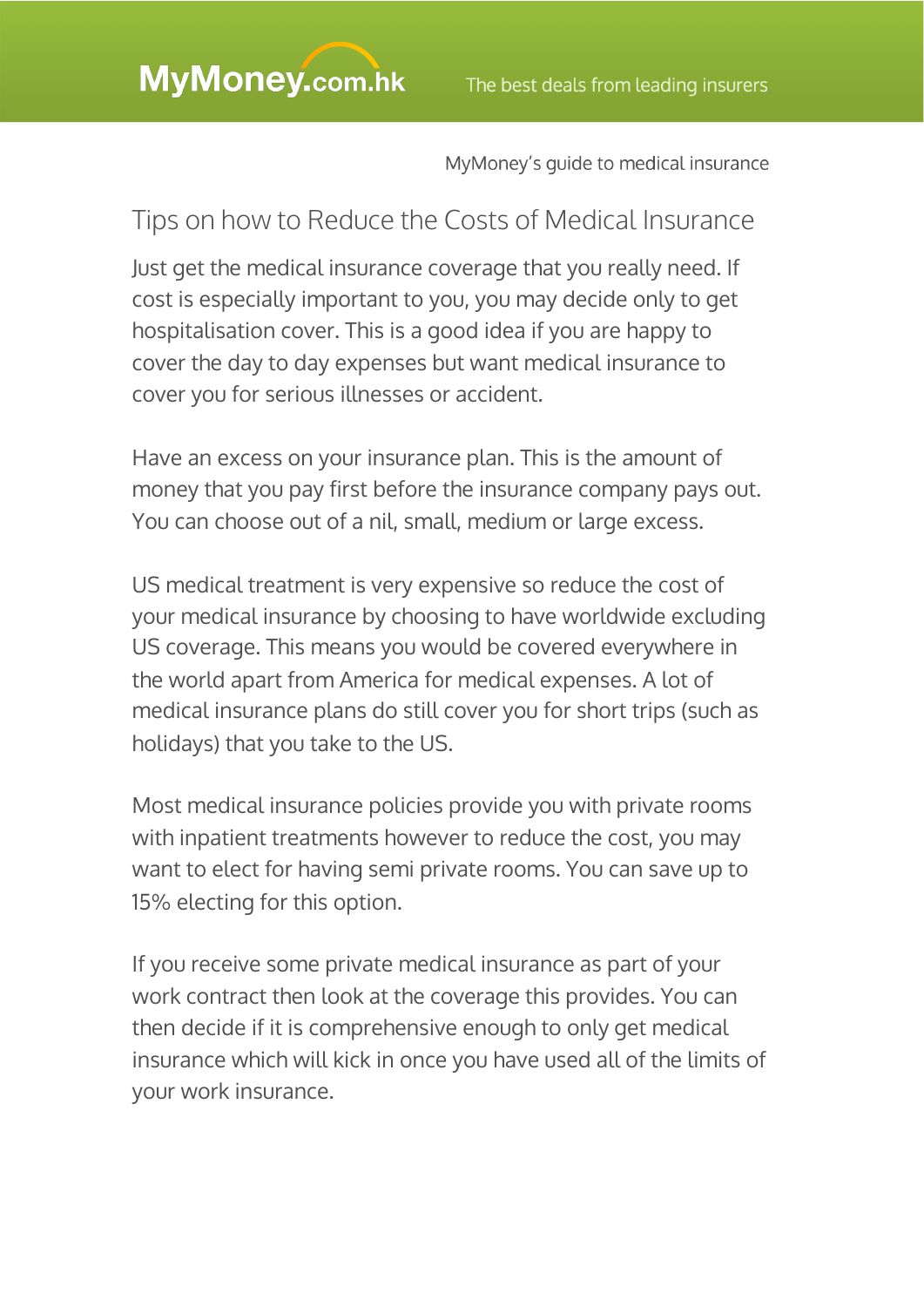Comparison websites promote competition between plan providers on prices. MyMoney.hk indicates how much money you have saved by using the website rather than going direct to the plan providers. Therefore you save money as well as time.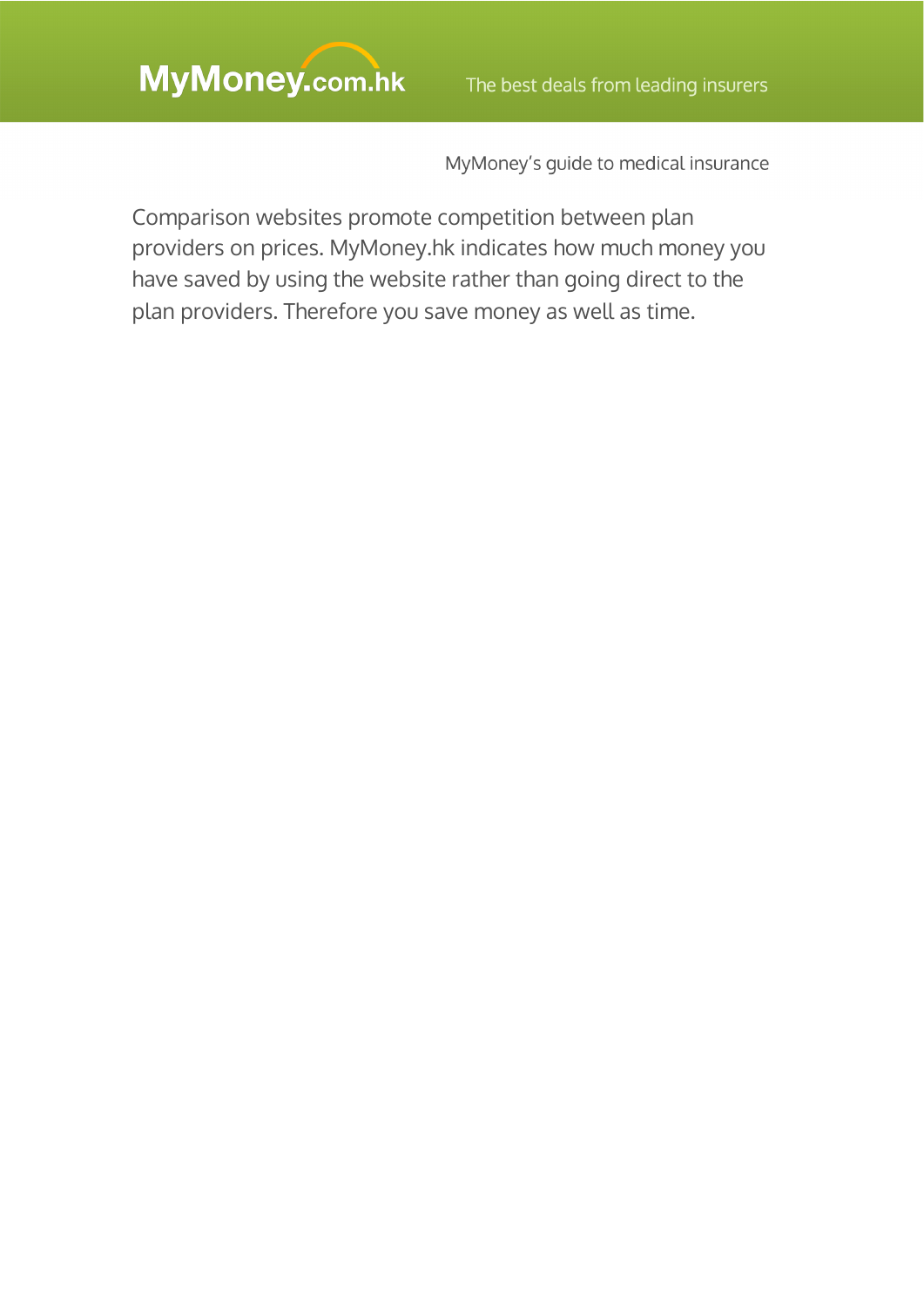## How to choose your medical insurance provider

Does the insurance provider offer everything you need?

There are so many medical insurance providers offering different types of plans. You should make sure the provider you decide to go with offers you the plan you want.

### Is the insurer financially stable?

You should ask the medical insurance provider who insurers their company. Check the reputation and financial stability of the underlying insurer.

### Does the insurance provider offer guaranteed renewals?

You should check that the medical plan has guaranteed renewals. This is because if you incur high costs one year due to expensive treatment then the insurer cannot refuse your renewal cover the next year.

### Do they give you the option to manage your plan online?

If you travel a lot or don't have time to ring up the insurance provider to see the progress of your claim then many providers now have online logins where you can track claims and download claims forms for easy access.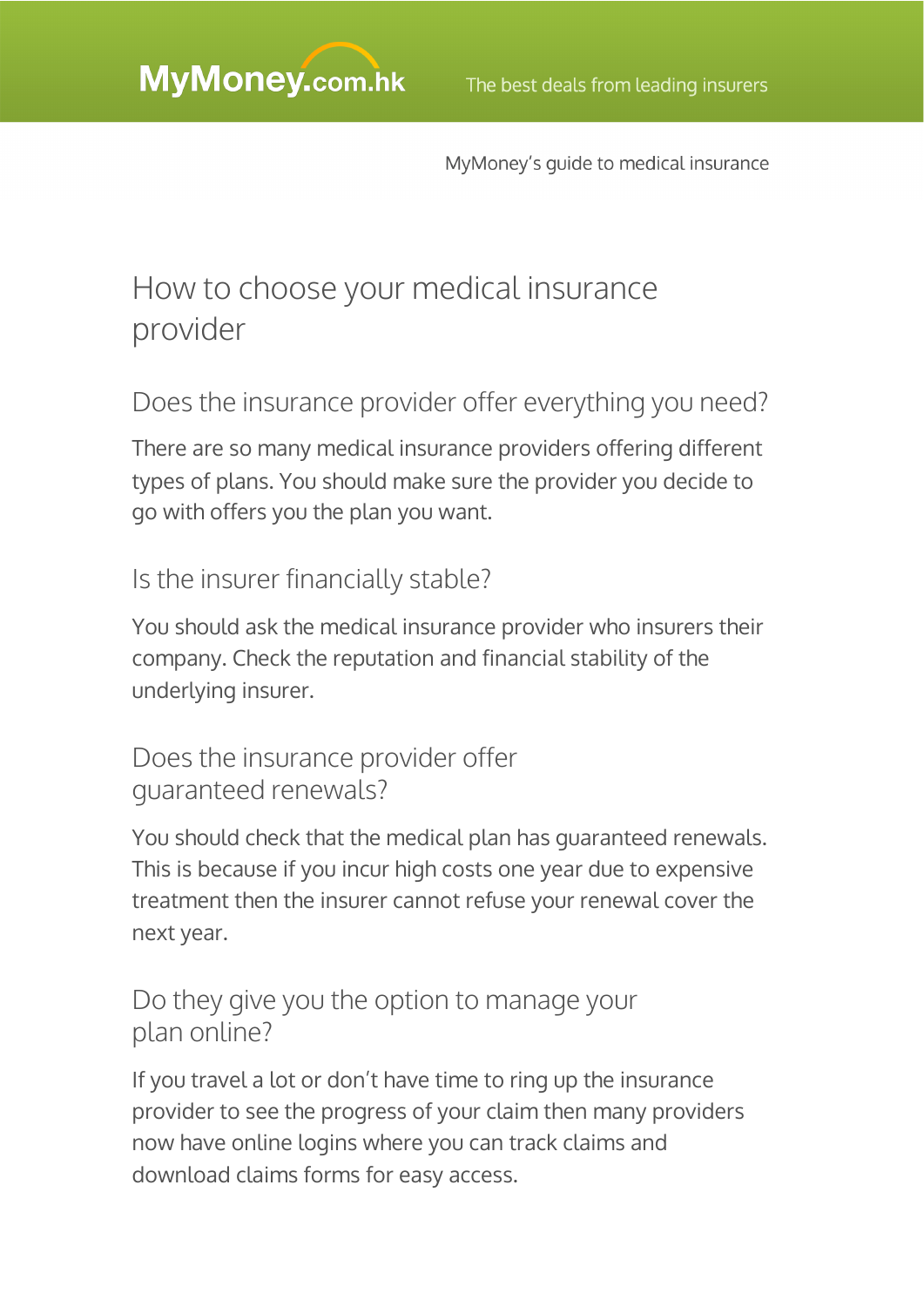### Do they have a good service track record?

The medical insurance provider should have service guarantees around how fast they pay out claims or send out correspondence. Also to make communication easy and straight forward, ask if they have multi-lingual customer service representatives.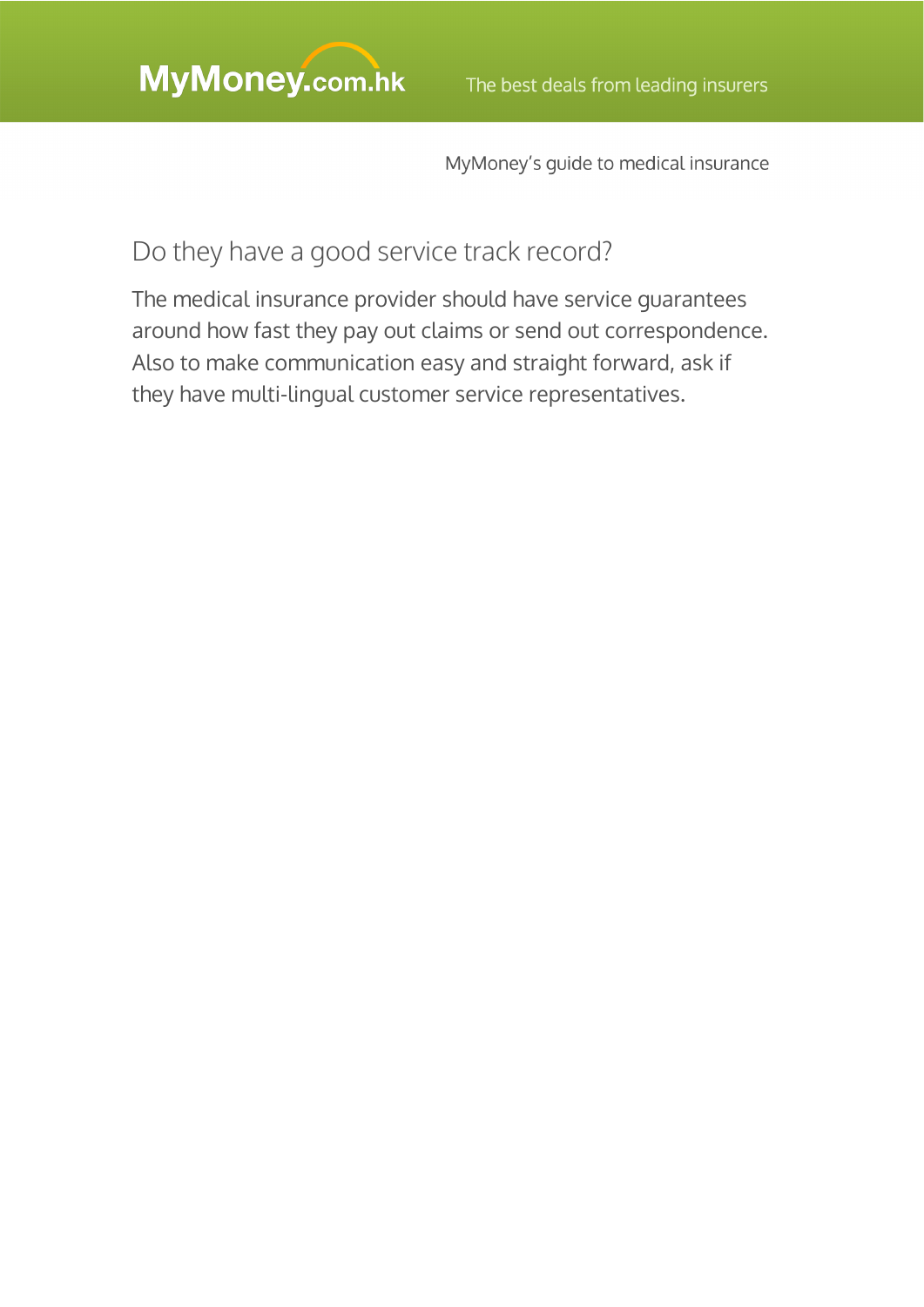## How do I buy medical insurance?

### Use MyMoney.com.hk

You can go on our insurance comparison website and search for quotes in the comfort of your own home. You can change the requirements such as excess or people insured to find the plan suitable for your requirements. This is a computer system which searches though thousands of plans, an individual person is unable to search this many plans on their own. Once you have picked a plan you can apply.

If you don't want to look through all the plans yourself you could contact a representative of MyMoney.hk and get them to do this for you.

### Use financial advisors

Financial advisors will be able to find out from you what type of plan you are after. They will be able to compare insurance plans to find the closest match to your specifications.

They can compare plans for you and make their recommendations. Financial advisors may have preferred plans though which they choose from whether it is right for you or not based on your requirements.

### Go direct to the providers.

You can go directly to the insurance providers.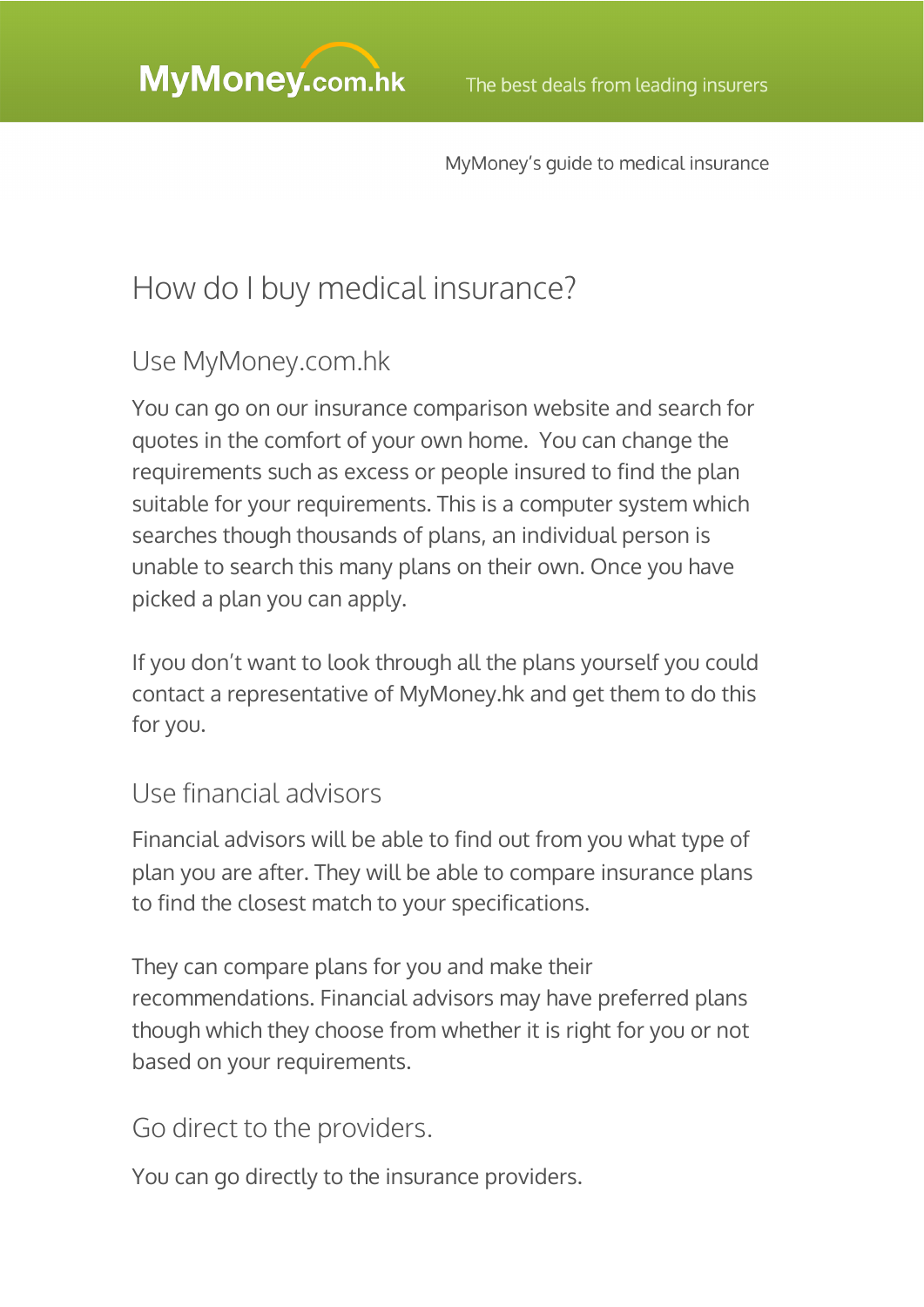The providers will only be able to tell you about the plans they provide and therefore will not compare their products against the other products in the market in an impartial way. This means you may get the right plan for you out of the plans the provider offers but might not be the right plan in terms of the whole of the market.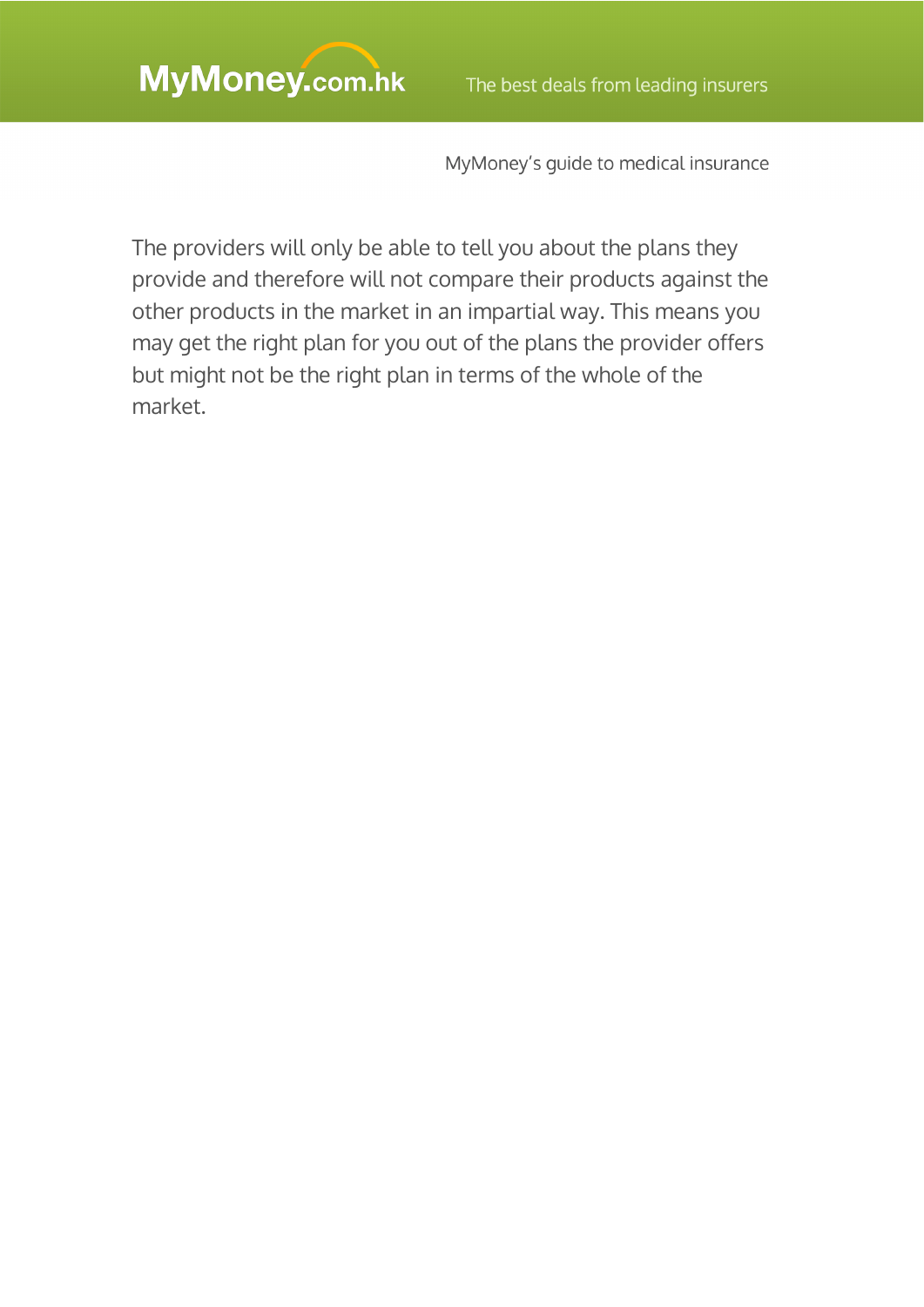## Frequently Asked Questions

### **Question:**

Why do the insurance premiums increase each year?

#### **Answer:**

This is due to a number of factors;

- Your age each policy year you are 1 year older which means you present a larger risk to the insurers as are at higher risk of developing chronic conditions or having serious accidents
- Healthcare and Medical inflation. This is the yearly increase in the price of drugs and equipment.

### **Question:**

If I make claims with my medical insurance will it affect the price of my premiums the next year like car insurance?

#### **Answer:**

This depends on the type of medical insurance plan you have opted for and is a very important consideration. The better medical insurance providers use community pricing. This means the cost of claims made is spread across the "community" so that the increase in premiums can be kept to a minimum. With this type of medical insurance plan, you can expect to pay the same price as anyone your age, your sex with the same cover and you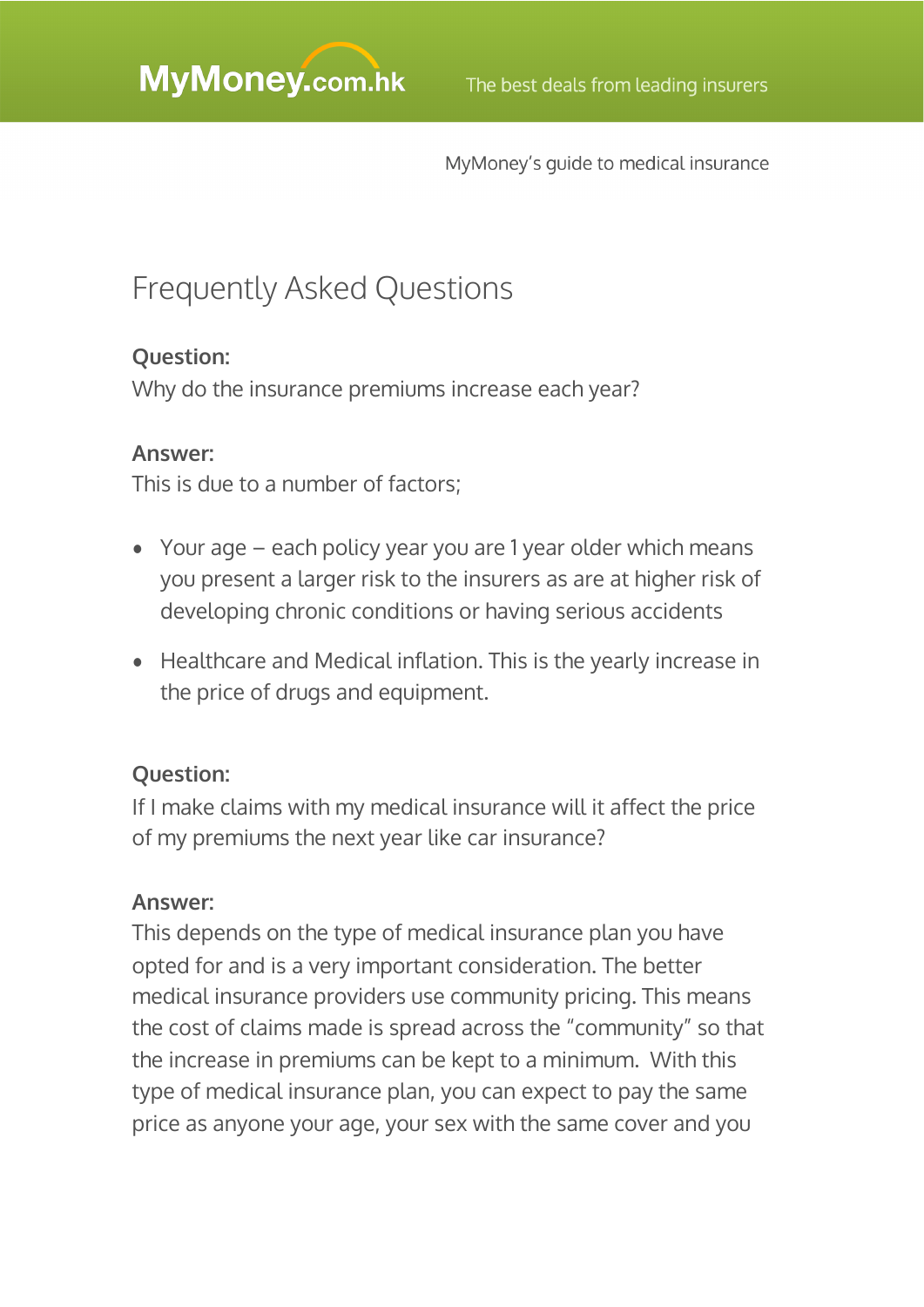will not get priced out of your medical insurance when you need it most.

### **Question:**

If I buy a maternity medical insurance plan and there is a waiting period, will no costs be covered if I get pregnant during that waiting period?

### **Answer:**

You will not be covered for any costs during the waiting period but will be after. For example if you get pregnant during the waiting period but have your child after the waiting period then your scans before the birth will not be covered but the birth and post birth costs will be covered.

### **Question:**

If I am pregnant when I take out maternity medical insurance will my baby have guaranteed acceptance to the policy?

### **Answer:**

As you will still be in the waiting period when your baby is born then this is not a covered pregnancy, therefore when the baby is born, the usual application process will occur to add your baby to your plan including the underwriting process.

Always check the plan details to see what is covered and what isn't covered during the waiting period and after in terms of your baby

### **Question:**

What does guaranteed renewal mean?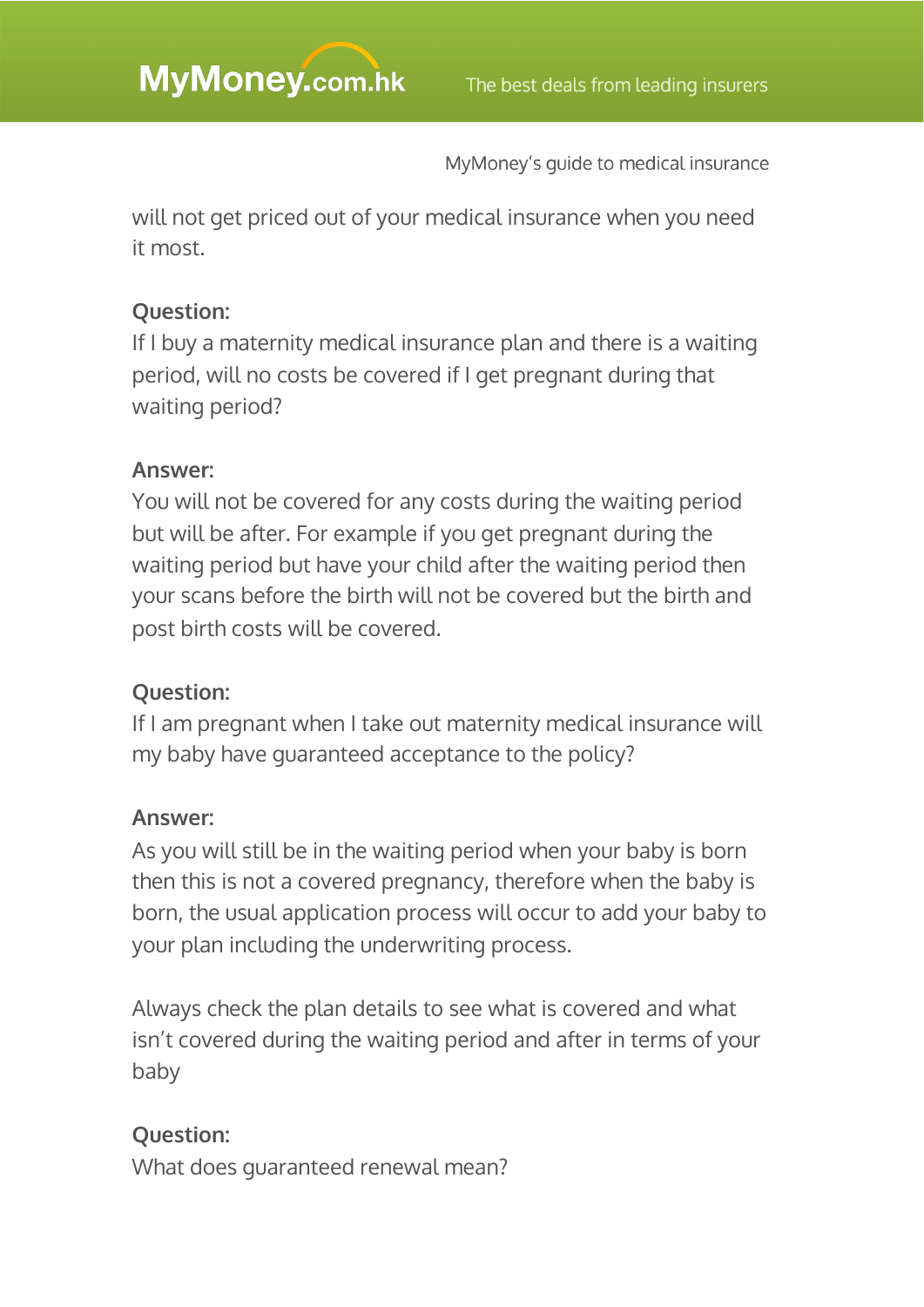#### **Answer:**

Guaranteed renewal means each year you can renew your policy and the insurer will not decline your renewal request. If there isn't a guaranteed renewal feature then the insurer could decline your renewal request if you made large claims the year before.

### **Question:**

If I move away from Hong Kong will my insurance plan stay in place?

#### **Answer:**

This depends on where you are moving to and if it is back to your home country or not. Each provider differs on this but majority say if you are still an expat in the country you are moving to then they will still cover you depending on if the laws of that country allow medical insurance. Your premiums are likely to change depending on the country you move to.

#### **Question:**

How can I pay for my medical insurance?

#### **Answer:**

Most medical providers offer, monthly, quarterly, semi-annual and annual payments however some firms do not offer monthly. You should be made aware of any increases in premiums due to paying it in more installments. Firms can increase the premium by up to 7% for monthly payments.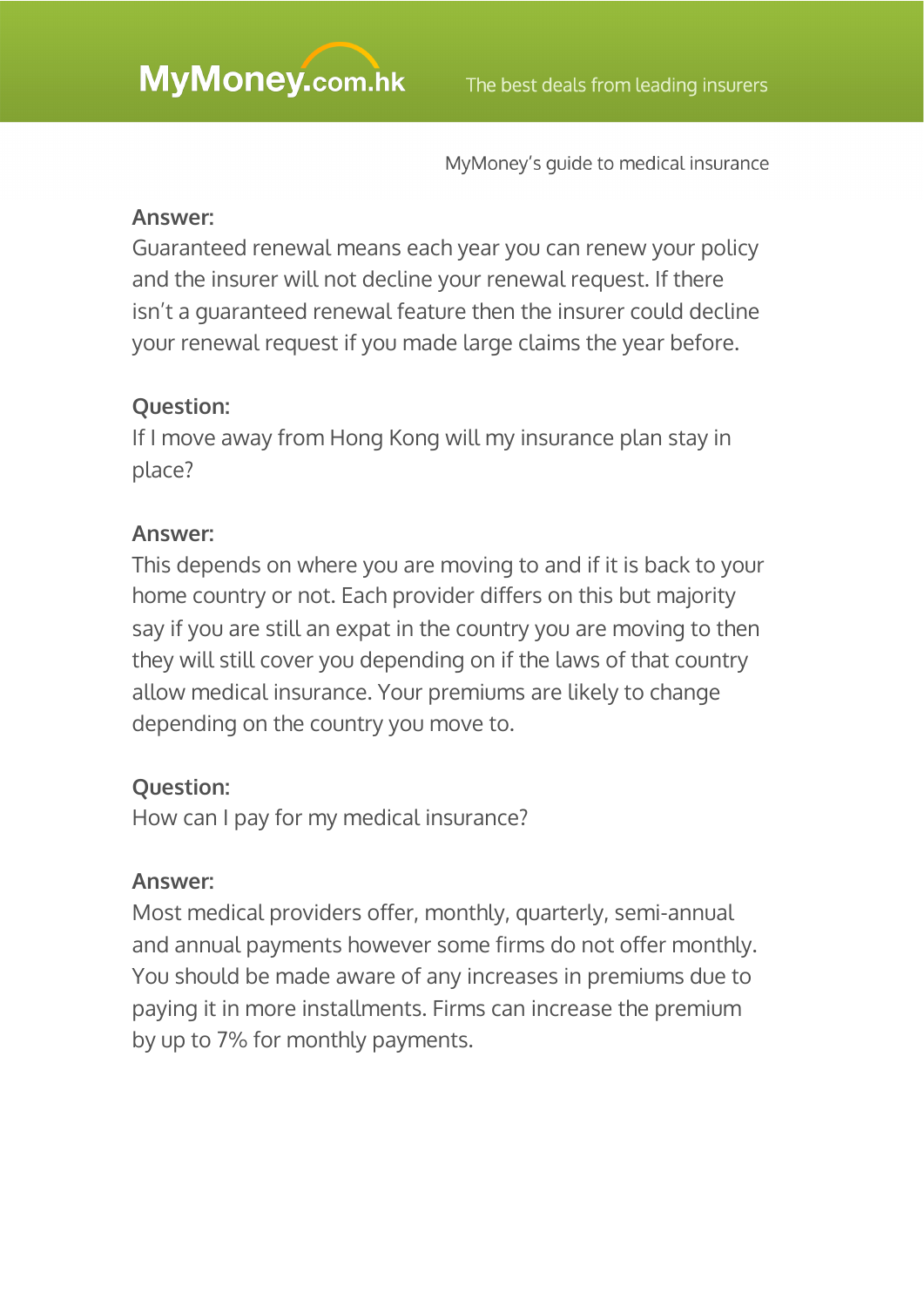## Glossary

| <b>Term</b>             | <b>Descriptions</b>                                                                                                                                               |
|-------------------------|-------------------------------------------------------------------------------------------------------------------------------------------------------------------|
| <b>Additions</b>        | Persons added to a policy at renewal or mid-<br>term. In some cases, persons added to a policy<br>mid-term will enjoy pro-rata premiums.                          |
| <b>Annual Contract</b>  | All health insurance policies are annual<br>contracts with either quaranteed or non-<br>guaranteed renewal.                                                       |
| <b>Annual Limit</b>     | The overall maximum sum that the policy will<br>cover in any one year.                                                                                            |
| <b>Application Form</b> | A form which must be completed and<br>submitted in order for cover to come into<br>effect.                                                                        |
| <b>Area of Cover</b>    | The geographic area in which the health<br>insurance policy will provide cover.                                                                                   |
| <b>Benefit Limit</b>    | A sum, shown on the plan's Benefit Schedule,<br>showing any limit applied to a particular illness<br>or service type. E.g.: Physiotherapy: US\$1,000<br>per year. |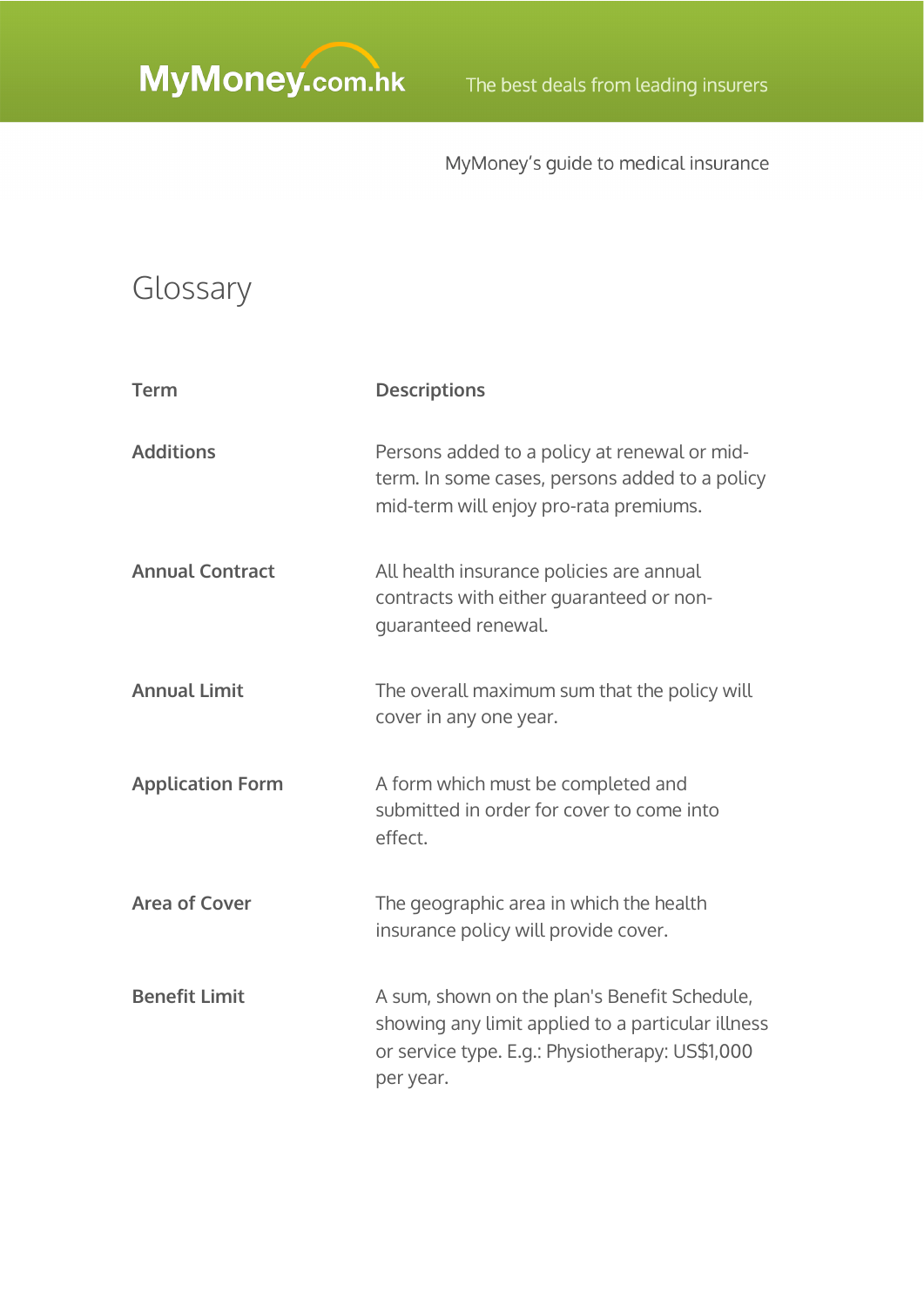| <b>Benefit Schedule</b>    | The official document outlining precisely what<br>you are covered for. Includes details on any<br>benefit limits.                                                                                                                                              |
|----------------------------|----------------------------------------------------------------------------------------------------------------------------------------------------------------------------------------------------------------------------------------------------------------|
| <b>Benefits</b>            | Services, procedures, medicine, durable<br>medical equipment that the policy will cover.<br>Shown in full in the benefits schedule attached<br>to the policy.                                                                                                  |
| <b>Claim Form</b>          | A form which must be completed and<br>submitted along with supporting documents.<br>Forms the basis of claims submission. Some<br>providers do not require claim forms or<br>originals.                                                                        |
| <b>Claim Submission</b>    | The process of sending in a claim and<br>requesting reimbursement for eligible<br>expenses from the health insurance provider.<br>Usually involves the completion of a claim<br>form with receipts, invoices and a breakdown<br>of services received attached. |
| <b>Clinic Network</b>      | A collection of medical facilities at which<br>insured persons will be able to present their<br>member card and enjoy direct billing. The size<br>and scope of the clinic network varies from<br>provider to provider.                                         |
| Conditionally<br>Renewable | If a policy is conditionally renewable, the<br>Insurer reserves the right to not offer renewal<br>of the policy.                                                                                                                                               |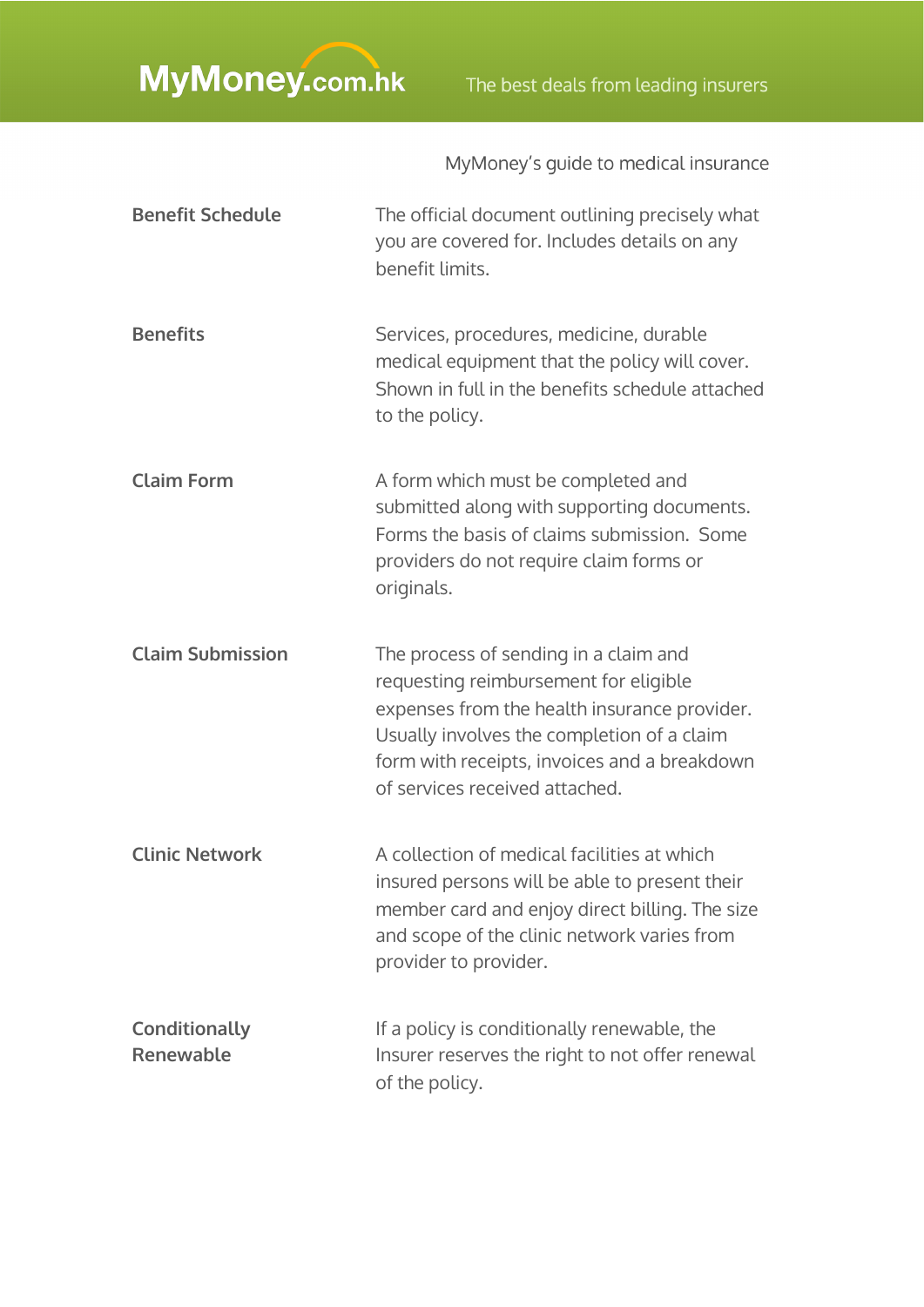| <b>Covered Service</b> | A medical procedure or treatment that is<br>covered by the benefits of the policy.                                                                                                                                                                                                            |
|------------------------|-----------------------------------------------------------------------------------------------------------------------------------------------------------------------------------------------------------------------------------------------------------------------------------------------|
| <b>Deductible</b>      | A sum of money that will need to be settled<br>before the benefits of the policy will provide<br>cover. Deductibles tend to be higher sums of<br>money and applied on an annual basis. Once<br>the annual deductible has been settled, the full<br>benefits of the policy will provide cover. |
| <b>Definitions</b>     | The official definitions of the policy as listed in<br>the policy terms and conditions of the policy.<br>Forms the basis of the insurance policy's<br>contract.                                                                                                                               |
| <b>Dependent</b>       | The immediate family of an insured person.<br>Dependents may be added to an individual or<br>group policy, subject to the approval of the<br>policyholder and insurer.                                                                                                                        |
| <b>Direct Billing</b>  | A general term relating to how your claims are<br>reimbursed. If you use direct billing, then you<br>can leave clinics after receiving treatment<br>without paying. The clinic will then settle the<br>bill directly with your insurance provider.                                            |
| <b>Disability</b>      | A health condition / conditions caused by an<br>injury. Sometimes benefits are applied on a<br>"per Disability" basis, meaning that a particular<br>medical condition will only receive a certain<br>amount of benefits as stipulated on the<br>Benefits Schedule.                            |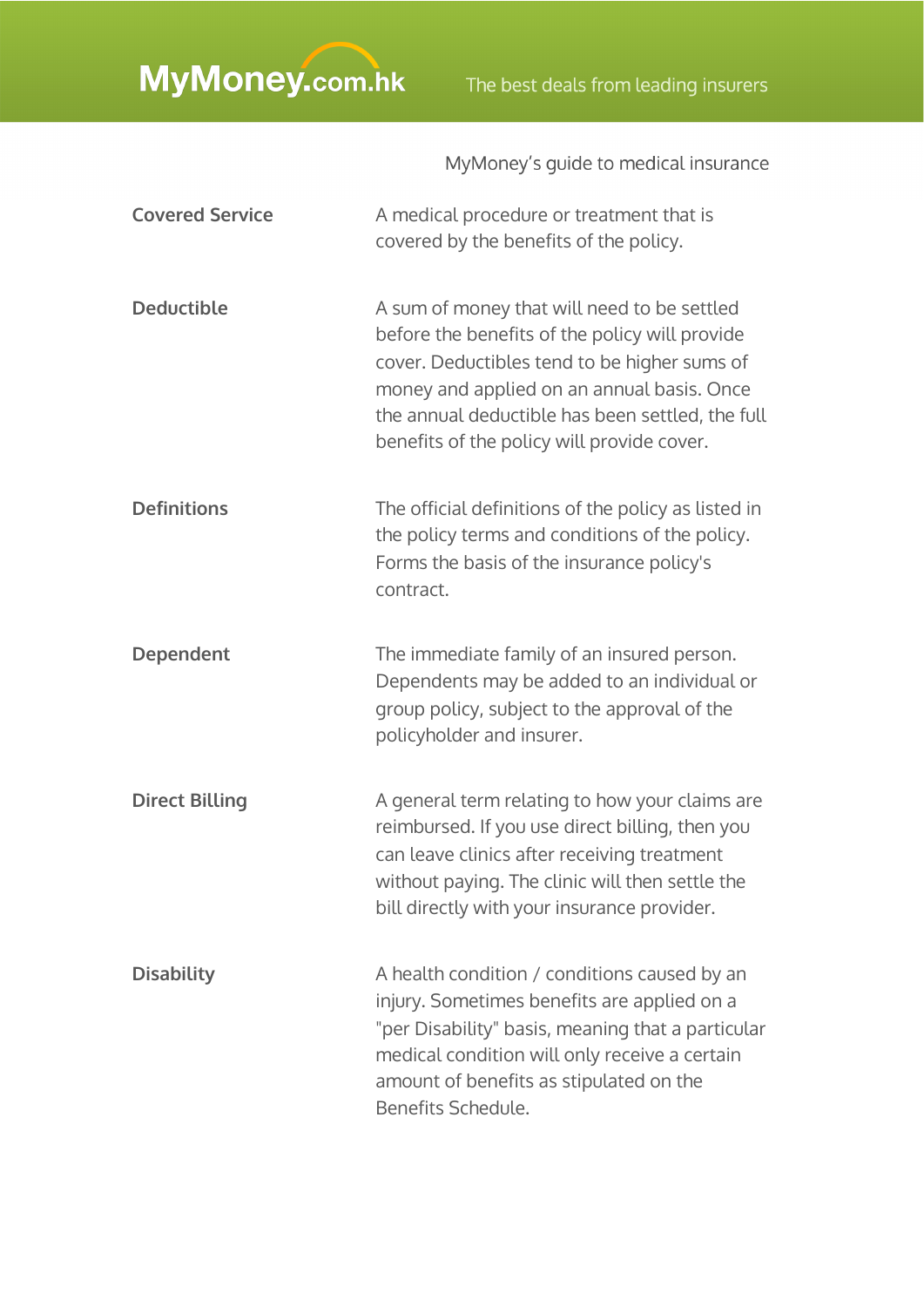| <b>Effective Date</b>    | The date on which the policy becomes active,<br>meaning you are covered under the benefits of<br>the policy as per the policy terms and<br>conditions.                                                                                                                                                            |
|--------------------------|-------------------------------------------------------------------------------------------------------------------------------------------------------------------------------------------------------------------------------------------------------------------------------------------------------------------|
| <b>Eligible Expenses</b> | Expenses that will be reimbursed as per the<br>benefits and terms and conditions of the<br>policy.                                                                                                                                                                                                                |
| <b>Eligible Persons</b>  | Persons who may be added to the policy,<br>usually limited to the policyholder's spouse<br>and any children.                                                                                                                                                                                                      |
| <b>Emergency Hotline</b> | In an emergency, seek treatment as soon as<br>possible. Nearly all providers offer 24 hour<br>hotlines if you need access to your benefits on<br>an urgent basis. The hotline will be operated<br>by the provider or a specialist partner.                                                                        |
| <b>Enrolment</b>         | The process of entering a policy. Usually<br>involves the completion of an application form<br>which includes a medical questionnaire.                                                                                                                                                                            |
| <b>Excess</b>            | Generally a small sum of money which you will<br>have to fund before your plan will cover<br>treatment. Excesses are usually applied on a<br>per claim basis and start at around US\$40 per<br>claim. Once the excess for your claim is<br>settled, the full benefits of the policy will cover<br>your treatment. |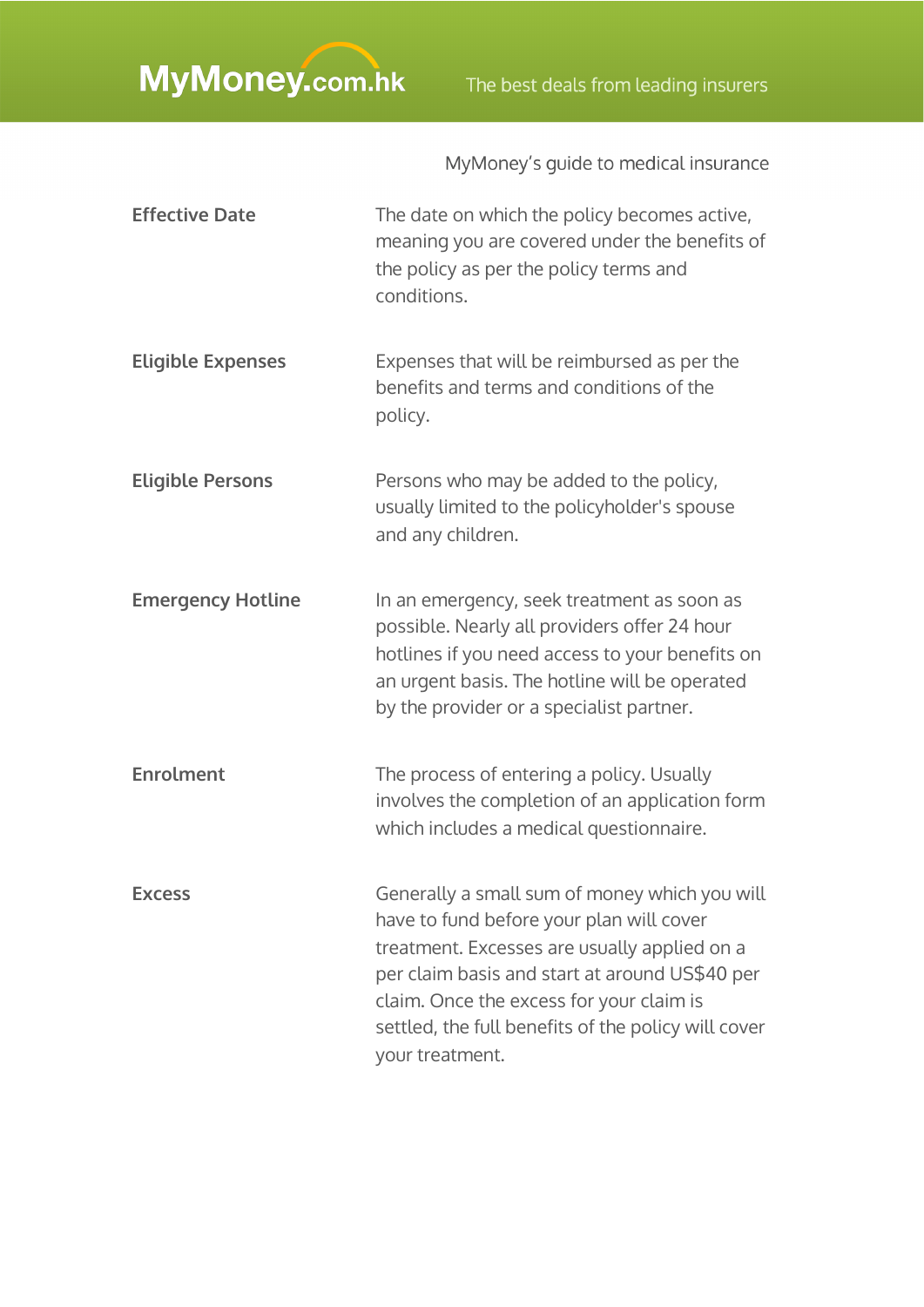| <b>Exclusions / Excluded</b>               | Exclusions applied to you for a pre-existing<br>condition or other health condition. Excluded<br>conditions are not covered by the policy.                                                                                                                                                                                                                                                      |
|--------------------------------------------|-------------------------------------------------------------------------------------------------------------------------------------------------------------------------------------------------------------------------------------------------------------------------------------------------------------------------------------------------------------------------------------------------|
| <b>Experience Rating</b>                   | Usually applied to Group Policies. Renewal<br>premiums are assigned based on the claims<br>experience of that particular group in the<br>immediate preceding years.                                                                                                                                                                                                                             |
| <b>Full Medical</b><br><b>Underwriting</b> | A style of underwriting for enrolment into a<br>health insurance policy. All applicants<br>complete full medical questionnaires and<br>submit prior to the policy effective date. Any<br>declared conditions are excluded or covered<br>with a loading. This way, you should<br>understand the full implications and cover of<br>your pre-existing conditions before committing<br>to a policy. |
| <b>Fully Covered</b>                       | If a benefit is shown as Fully Covered or 100%,<br>it means the service is covered up to the<br>overall annual limit of the policy. If not Fully<br>Covered, it will be subject to any limit shown<br>on the benefit schedule.                                                                                                                                                                  |
| <b>General Exclusions</b>                  | A list of treatments; circumstances; and / or<br>illnesses, usually shown in the Policy Terms<br>and Conditions, which are always excluded by<br>the policy.                                                                                                                                                                                                                                    |
| <b>Group Policy</b>                        | A policy that is owned by a company to insure<br>its employees and in some cases their<br>dependents.                                                                                                                                                                                                                                                                                           |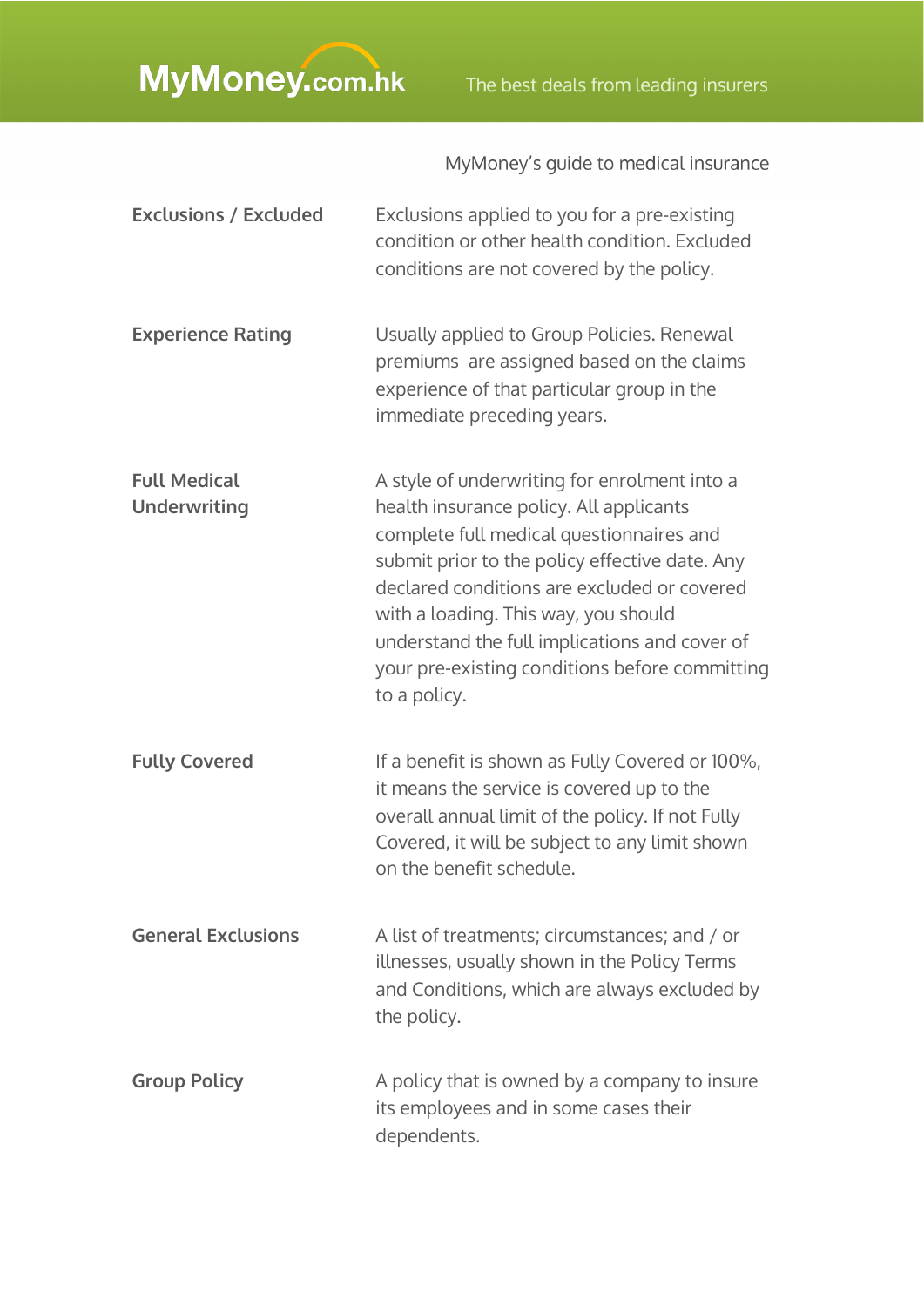| <b>Hospital &amp; Surgical</b>                           | Benefits, claims, treatment relating to<br>treatment at a hospital or involving a surgical<br>procedure.                                                                                                                                                                                                                                               |
|----------------------------------------------------------|--------------------------------------------------------------------------------------------------------------------------------------------------------------------------------------------------------------------------------------------------------------------------------------------------------------------------------------------------------|
| <b>Individual Policy</b>                                 | A policy that is owned by an individual person<br>to insure him/herself and his/her immediate<br>family.                                                                                                                                                                                                                                               |
| In-patient                                               | Treatment received at a hospital, either as a<br>day-patient or admitted patient.                                                                                                                                                                                                                                                                      |
| <b>Insurer</b>                                           | The company who provides the financial<br>strength behind your plan. The insurer of your<br>plan will fund all claim payments.                                                                                                                                                                                                                         |
| <b>International Private</b><br><b>Medical Insurance</b> | A medical insurance plan that is designed with<br>a high standard of service and benefits in<br>mind. Not necessarily for expats, but always<br>providing a certain level of cover and<br>geographic portability.                                                                                                                                      |
| Letter of Guarantee /<br><b>Guarantee of Payment</b>     | In the event of a large claim, an insurer will<br>issue a Letter of Guarantee. The insurer must<br>be informed as soon as possible and any<br>documents supporting the claim must be<br>submitted. The insurer will then work directly<br>with the hospital and formally guarantee to<br>pay any eligible expenses on behalf of the<br>insured person. |
| <b>Maternity Benefit</b>                                 | Benefits that will reimburse expenses relating<br>to pre-natal, post-natal and childbirth.                                                                                                                                                                                                                                                             |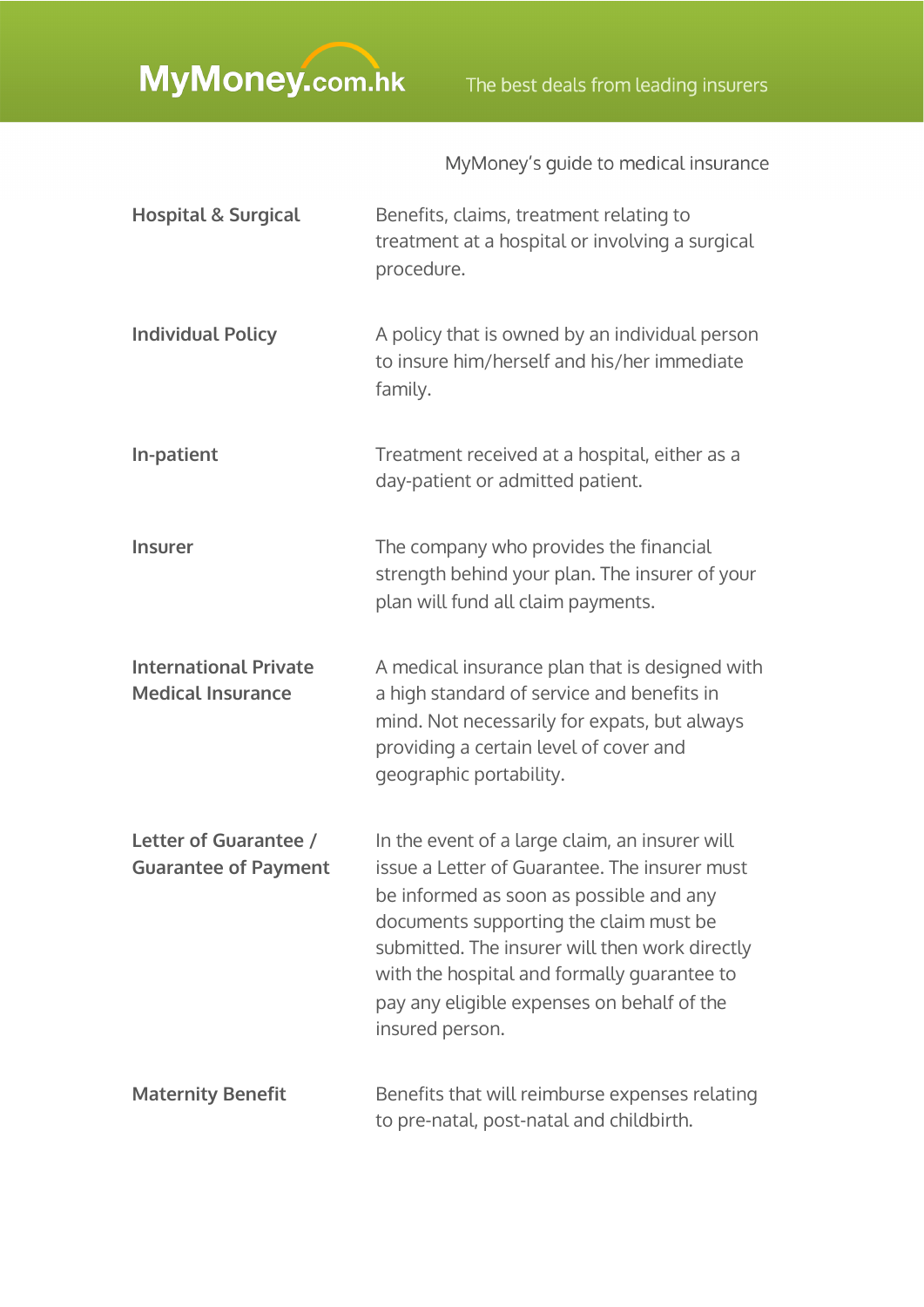| <b>Maximum Entry Age</b>             | The maximum age at which an insurer will<br>accept persons into a policy.                                                                                                                     |
|--------------------------------------|-----------------------------------------------------------------------------------------------------------------------------------------------------------------------------------------------|
| <b>Maximum Renewable</b><br>Age      | The maximum age at which you will be allowed<br>to renew the policy. When you reach the<br>maximum renewable age, you will not be<br>offered renewal of the policy.                           |
| <b>Medical Inflation</b>             | The increase in costs of medical treatment.<br>This includes but is not limited to: doctors'<br>fees, costs of medicine, general hospital fees<br>etc.                                        |
| <b>Medical Insurance Plan</b>        | An insurance plan that is designed to<br>reimburse expenses relating to medical<br>treatment.                                                                                                 |
| <b>Medical Insurance</b><br>Provider | The company who administers and / or<br>maintains the medical insurance plan.                                                                                                                 |
| <b>Medical Questionnaire</b>         | A questionnaire that asks about your current<br>health status and past medical history. Usually<br>included in the application form. This is<br>reviewed as part of the underwriting process. |
| <b>Medical Underwriting</b>          | The process by which providers assess<br>applications. This is almost exclusively based<br>on the declarations made in medical<br>questionnaires and the profile of the applicant.            |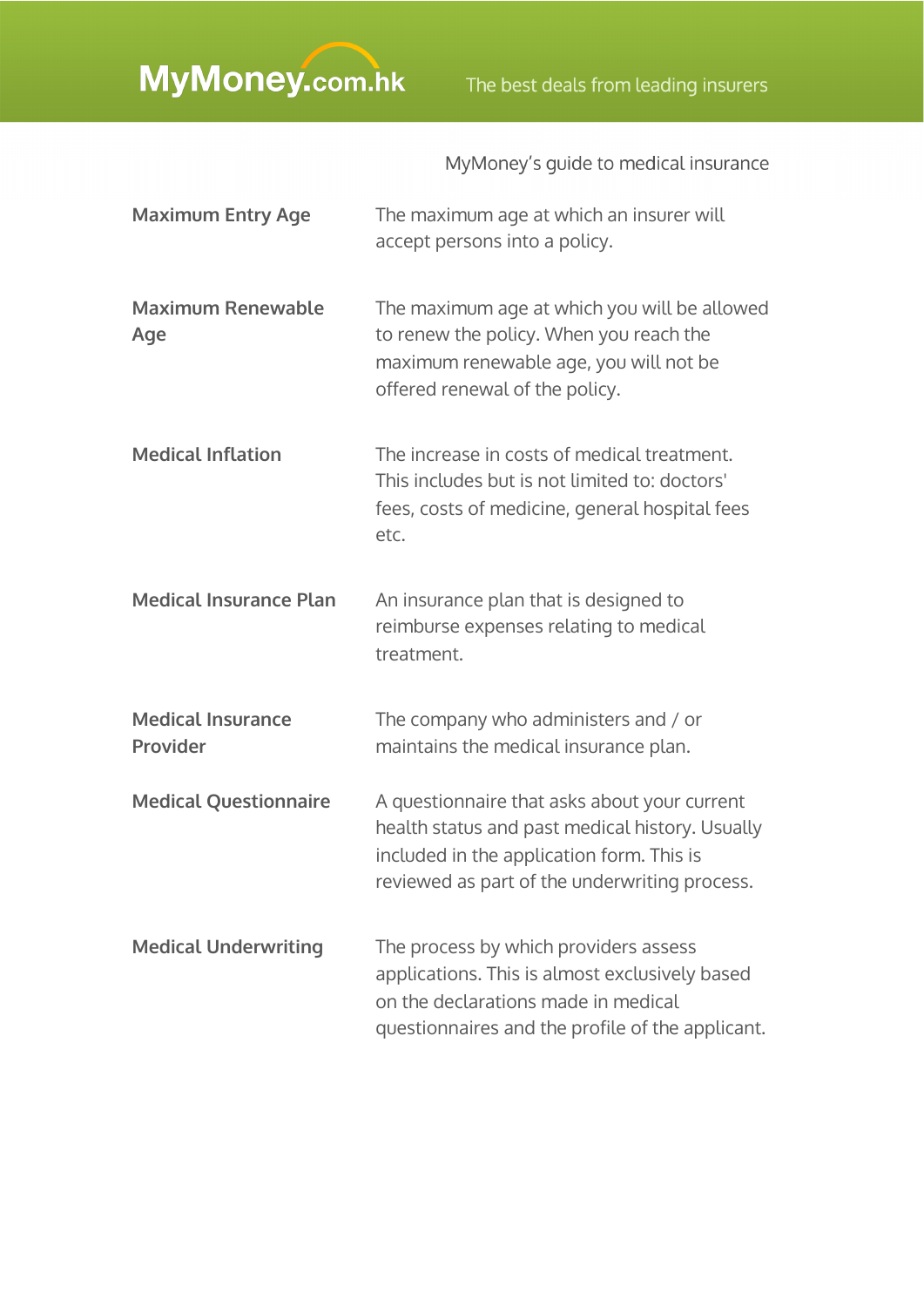| <b>Member Card</b>      | A form of identification issued to any insured<br>person. Usually in the form of a plastic card,<br>showing you general details and useful contact<br>numbers for the policy.                                                                                                                                              |
|-------------------------|----------------------------------------------------------------------------------------------------------------------------------------------------------------------------------------------------------------------------------------------------------------------------------------------------------------------------|
| Mid-Term                | Any movement, addition, deletion, change<br>affecting the policy during the policy year, as<br>opposed to at the start or renewal of the<br>policy.                                                                                                                                                                        |
| <b>Moratorium</b>       | A style of underwriting for enrolment into a<br>health insurance policy. Usually requires a less<br>detailed application form compared to Full<br>Medical Underwriting. The general condition is<br>that any condition which you suffer from in the<br>first e.g. 2 years of the policy will be<br>automatically excluded. |
| www.mymoney.com.hk      | Run and maintained by Capstone Financial<br>(HK) Ltd., Mymoney.com.hk is Hong Kong's<br>number one comparison site for life and<br>medical insurance products.                                                                                                                                                             |
| <b>Name List</b>        | A list of all persons insured by the policy.                                                                                                                                                                                                                                                                               |
| Nil Deductible / Excess | Plans that have no deductible or excess will<br>offer cover from the first dollar of expenses<br>incurred. For example, if you submit a claim for<br>US\$250, then you will reimbursed US\$250 (as<br>per the benefits and terms of the policy).                                                                           |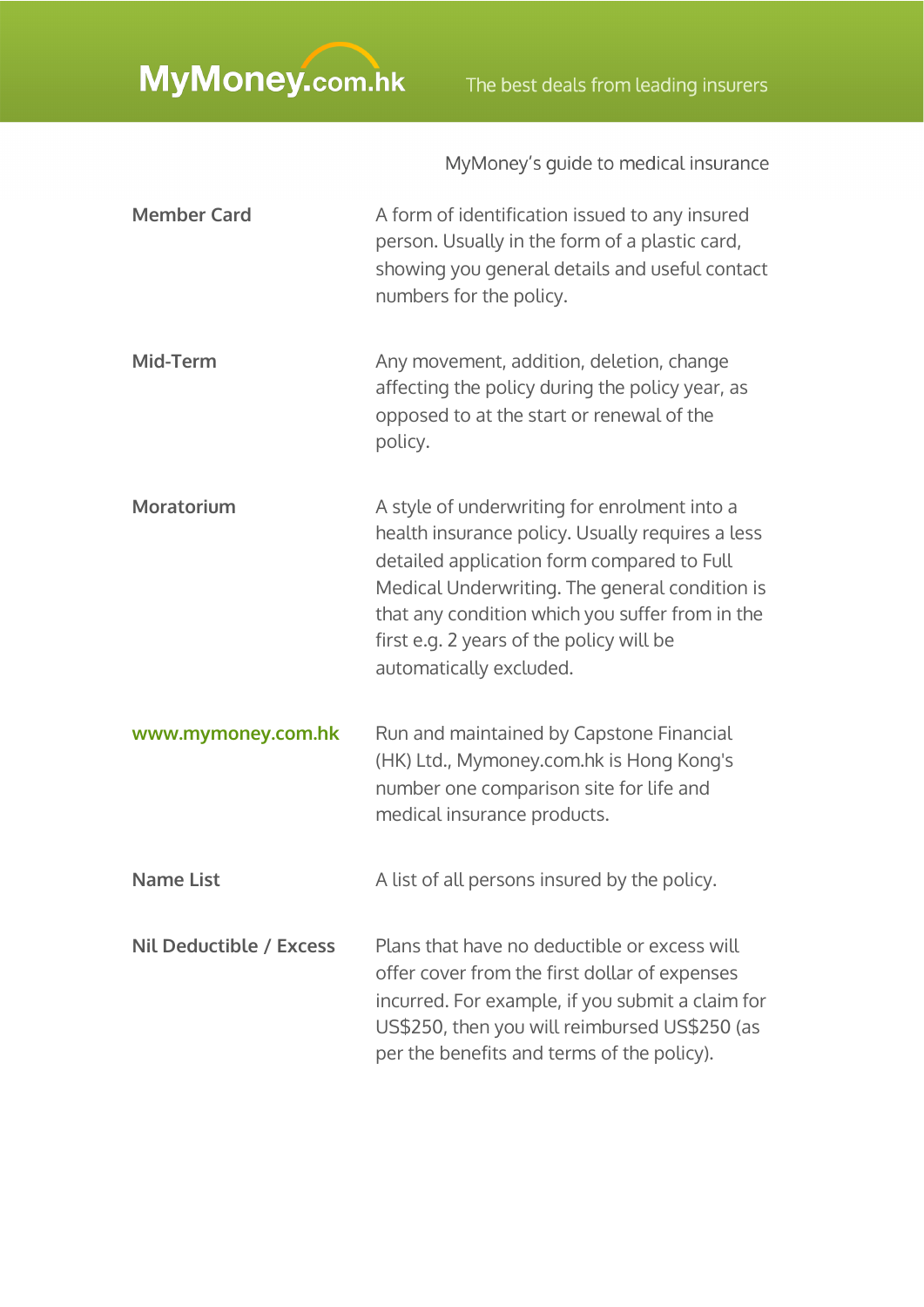| <b>North American</b><br><b>Exclusion</b> | Plans which have a North American Exclusion<br>will exclude and / or restrict treatment in the<br>United States and other North American<br>countries.                                                                                                                                               |
|-------------------------------------------|------------------------------------------------------------------------------------------------------------------------------------------------------------------------------------------------------------------------------------------------------------------------------------------------------|
| <b>Online Services</b>                    | Most providers offer information and services<br>in secure online platforms. Functionality<br>between health insurers varies, from a basic<br>information sharing platform to interactive<br>claim submission and health tips.                                                                       |
| <b>Optional Benefit</b>                   | Most insurance policies are based primarily<br>upon Hospital and Surgical benefits.<br>Depending on the plan design offered by the<br>provider, you may be able to add benefits on<br>an optional basis. Typical examples of optional<br>benefits include dental benefits and maternity<br>benefits. |
| <b>Out-patient</b>                        | Treatment, procedures, medication that are<br>administered with no involvement from a<br>hospital. Main examples include medication<br>and services rendered by General Practitioners<br>and Specialists at their clinics.                                                                           |
| <b>Pay and Claim</b>                      | Treatment that you pay for and then claim<br>from your insurance provider at a later date.                                                                                                                                                                                                           |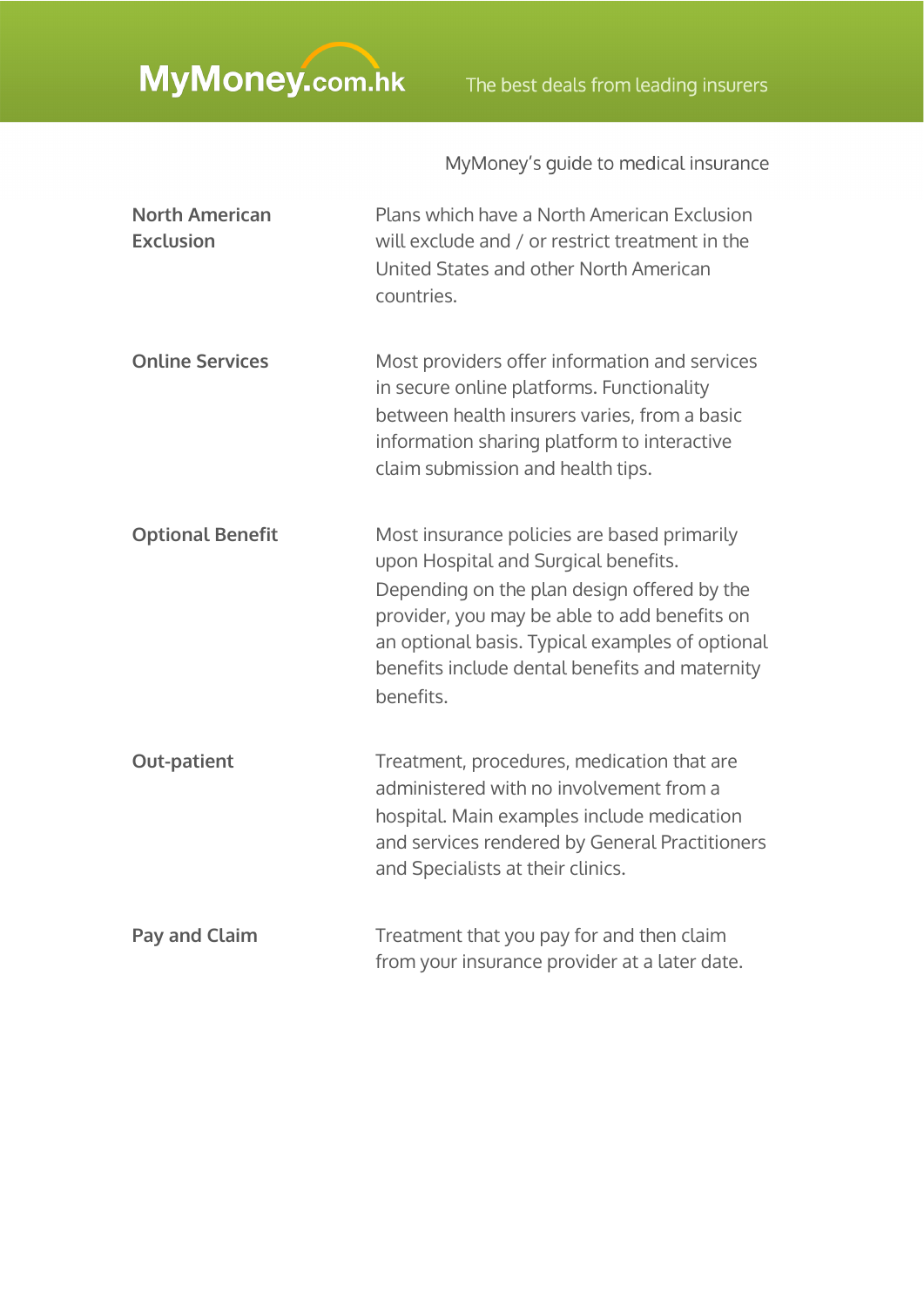| <b>Payment Interval</b>                      | Although premiums are usually shown on an<br>annual basis, many providers offer payment<br>intervals, meaning the premium can be paid<br>quarterly, semi-annually etc. Payment intervals<br>do sometimes require a minor surcharge to be<br>paid.       |
|----------------------------------------------|---------------------------------------------------------------------------------------------------------------------------------------------------------------------------------------------------------------------------------------------------------|
| <b>Policy Documents</b>                      | All documents and items relating to the policy.<br>Including but not limited to the policy terms<br>and conditions; benefit schedule; name list.                                                                                                        |
| <b>Policy Terms and</b><br><b>Conditions</b> | A key official document outlining any terms,<br>conditions, general exclusions that affect the<br>policy. The main document governing your<br>health insurance policy.                                                                                  |
| <b>Policy Year</b>                           | The official time period in which the policy is in<br>effect. E.g. 10 January 2014 to 9 January 2015. If<br>the policy is renewed, this period will be<br>extended by one year. If not renewed, cover<br>will cease on the last day of the policy year. |
| Policyholder                                 | An Individual or Company, named as the<br>owner of the policy.                                                                                                                                                                                          |
| Pool                                         | A means by which Insurers group their policies.<br>For example a pool of individual policies may<br>include over 3,000 policies, all with similar<br>benefits and paying a similar premium.                                                             |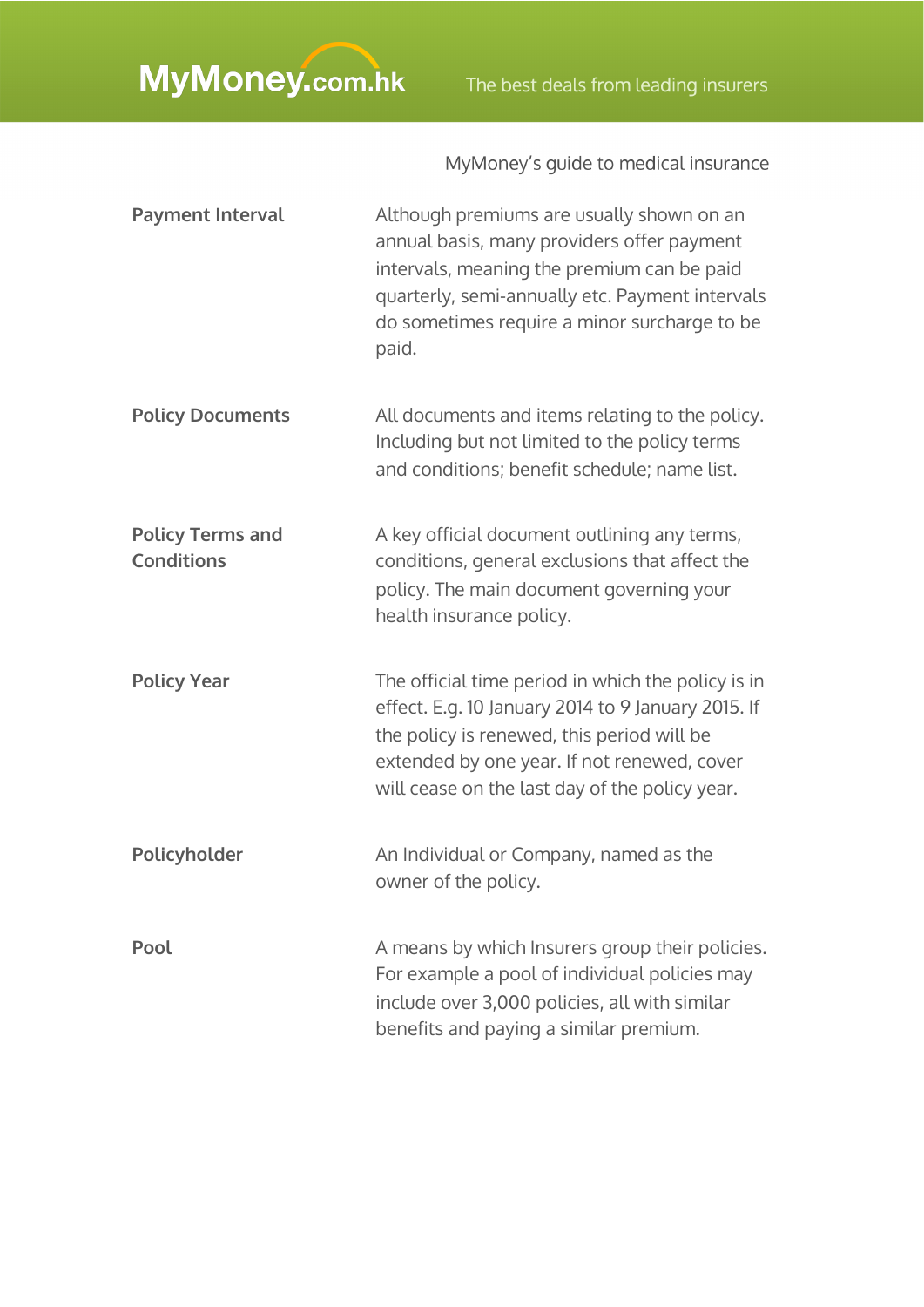| <b>Pool Rating</b>        | Most individual plans are pool rated. This<br>means that individual policyholders will not be<br>penalised for their claims. Premiums will<br>however increase based on the general<br>performance of the individual pool and as a<br>result of general medical inflation.                                                                           |
|---------------------------|------------------------------------------------------------------------------------------------------------------------------------------------------------------------------------------------------------------------------------------------------------------------------------------------------------------------------------------------------|
| <b>Pre-Authorisation</b>  | Required for most hospital claims. The<br>insurer / provider must be informed of<br>treatment before treatment. The insurer /<br>provider will then set up a letter of guarantee<br>with the treating hospital.                                                                                                                                      |
| Premium                   | The sum of money that must be paid for the<br>policy to come into effect. The cost of the<br>insurance.                                                                                                                                                                                                                                              |
| Provider                  | A hospital, clinic or other medical facility that<br>provides medical treatment and services.                                                                                                                                                                                                                                                        |
| <b>Published Premiums</b> | The official prices of plans as offered by<br>providers. These can give an indication as to<br>the cost of insurance, but may change after the<br>completion of the application process which<br>includes underwriting. The premium you pay<br>will depend upon which provider, plan,<br>benefits you choose and your age at time of<br>application. |
| <b>Renewable for Life</b> | A policy that is renewable for life must be<br>renewed for as long as the policyholder wants.                                                                                                                                                                                                                                                        |